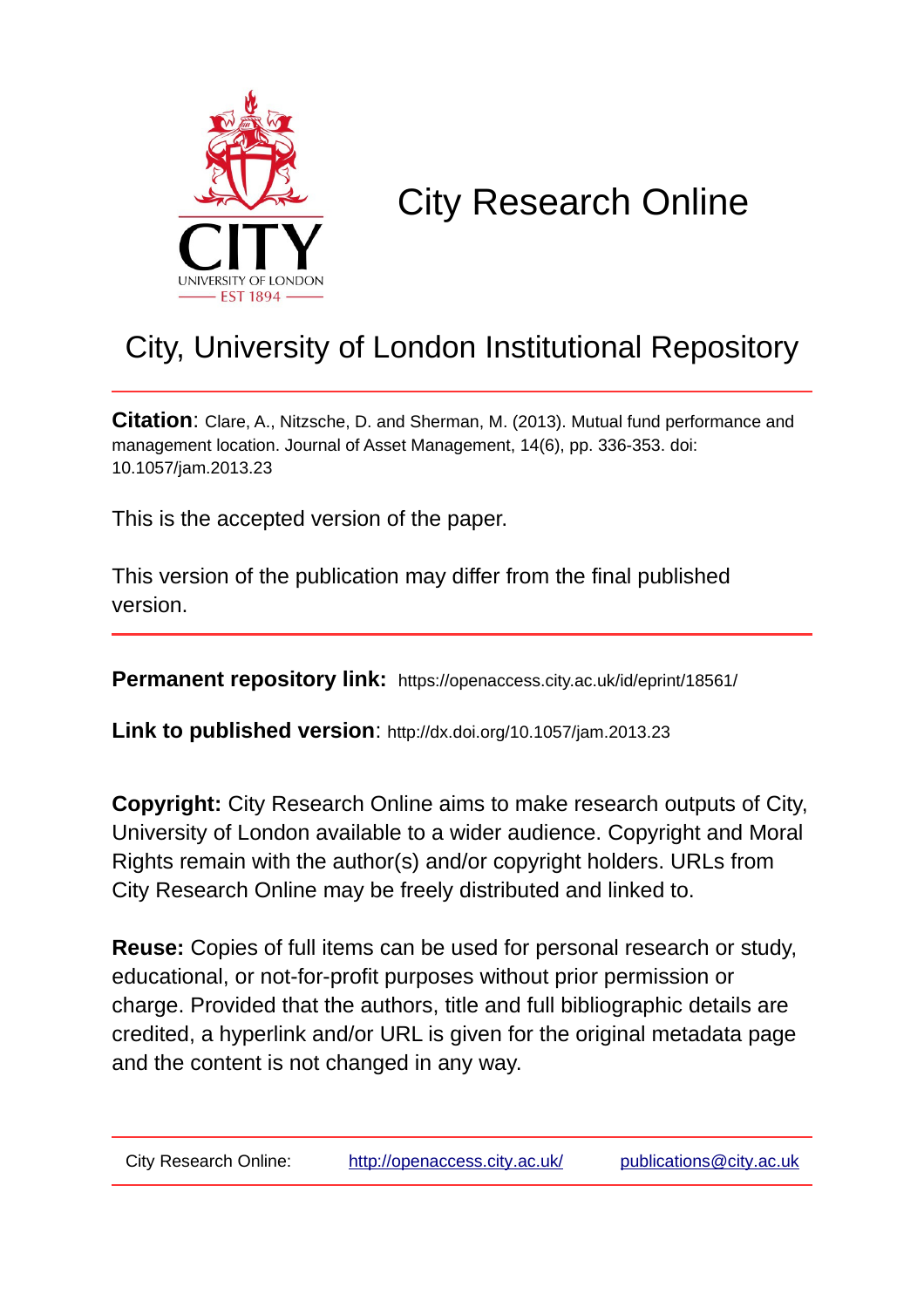## **Mutual Fund Performance and**

## **Management Location**

This version: November 2013

#### **Andrew Clare\***

is the Professor of Asset Management at Cass Business School and the Associate Dean at Cass Business School, London. Before joining Cass he was a Senior Research Manager in the Monetary Analysis wing of the Bank of England, before moving on to work for Legal and General Investment Management (LGIM) as a Financial Economist. Andrew serves on the investment committee of the GEC Marconi pension plan, which oversees the investments and investment strategy of this £4.0bn scheme, and is a trustee and Chairman of the Investment Committee of the £2.0bn Magnox Electric Group Pension scheme.

#### **Dirk Nitzsche**

joined Cass Business School as a Senior Lecturer in Finance in October 2004. Before joining Cass he spent 6 years at the Business School at Imperial College, London. Dirk has written numerous articles in refereed journals and recently co-authored three textbooks in finance: Investment: Spot and Derivative Markets (2001), Financial Engineering: Derivatives and Risk Management (2001) and Quantitative Financial Economics (2nd edition)(2004).

#### **Meadhbh Sherman**

is based in the Department of Economics at University College Cork (UCC), Ireland where she lectures in financial economics and econometrics and is Programme Director of the BSc Finance. She received a BComm degree and a Masters Degree in Economic Science from University College Cork, and a PhD from Cass Business School in 2013. Her primary research interests are in the areas of fund management, investment performance and applied econometrics.

\* *The Sir John Cass Business School, 106, Bunhill Row, City University, London, UK*. EC1Y 8TZ. Tel.: +44 207 040 5169; e-mail: [a.clare@city.ac.uk.](mailto:a.clare@city.ac.uk)

**Abstract** *In this paper we develop and explore the most comprehensive database of fund manager performance delineated by location. We use this database and four performance evaluation techniques to determine whether a fund manager's location relative to the location of the securities they manage are listed and traded, has any impact on fund performance. The main results of our paper are very positive for the US fund management industry. Any investor wishing to invest in a US equity mutual fund would be well advised to have this portfolio managed by a manager based in the US. Compared with European managers of US equity mutual funds, US managers produce higher mean alpha and display a far greater tendency for positive performance persistence.* 

*Keywords:* Mutual fund location; performance persistence; market timing; returns-based style analysis *JEL classification:* G10; G20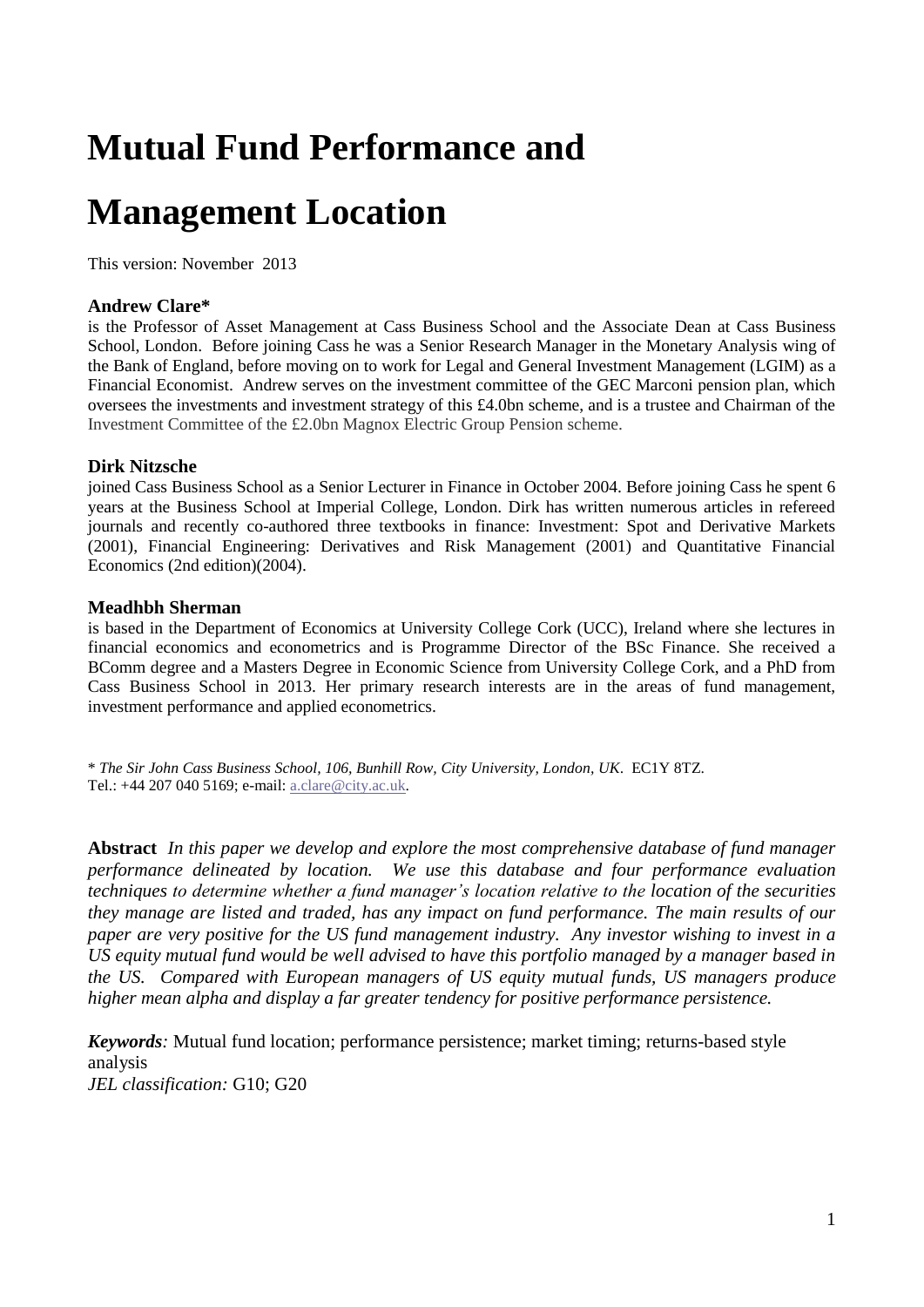#### **1. Introduction**

Shukla and van Inwegen (1995) argue that managers that manage assets in the locality in which they are traded should be at an informational advantage to managers that manage the same assets but from another financial centre. They suggest that these informational advantages may come in a variety of forms. For example, 'local' managers may be able to benefit from local knowledge and contacts that foreign managers may not have easy access to. This knowledge might derive from the ease with which company visits can be made, or from closer relationships with local market participants such as brokers, investment bankers. Shukla and Inwegen argue that this might in turn lead to the '*preferential treatment'* of local managers compared to foreign managers '*in terms of research, execution of trades, and even access to initial public offerings (IPOs)*'.

The possibility that there might be a relationship between the financial centre where securities are listed and traded and the location of the manager managing them, has potentially important implications for both investors and fund management companies. In particular, the possibility of such a relationship raises the following two questions. If an investor wishes to invest in a US equity mutual fund, should they trust their money to a manager based in London or to one based in New York or Boston? And if, say, a London-based fund management company wishes to launch a US equity mutual, can this fund be run efficiently from their London office or do they need to go to the considerable expense of setting up a subsidiary in, say, Boston? Any finding that, for example, established that US-based managers managing US equities consistently outperformed managers of US equities based outside of the US would naturally suggest that non-US based fund management companies should consider either setting up offices in the US, or perhaps entering into 'whitelabeling' agreements with US fund management companies.

We test the hypothesis that the location of fund managers and the financial centres in which the securities are listed and traded has an impact upon fund performance by constructing a database of fund managers in two different regions: the USA and Europe. We spent a great deal of time making sure that we could identify the location from which any fund in our dataset was managed. For example, a very large number of funds that were classified as being managed abroad at first glance had to be removed from the dataset because they were in fact managed in the market in which they were investing in. We discovered that the 'domicile' of a fund is a poor proxy for the location in which the fund was managed. For example, a fund might be domiciled in Ireland but actually managed in the US. To identify the management location precisely we used a combination of location (rather than domicile) information derived from Morningstar plus internet searches of fund manager websites. The dataset we used for this study consisted of 3,831 'locally managed' and 714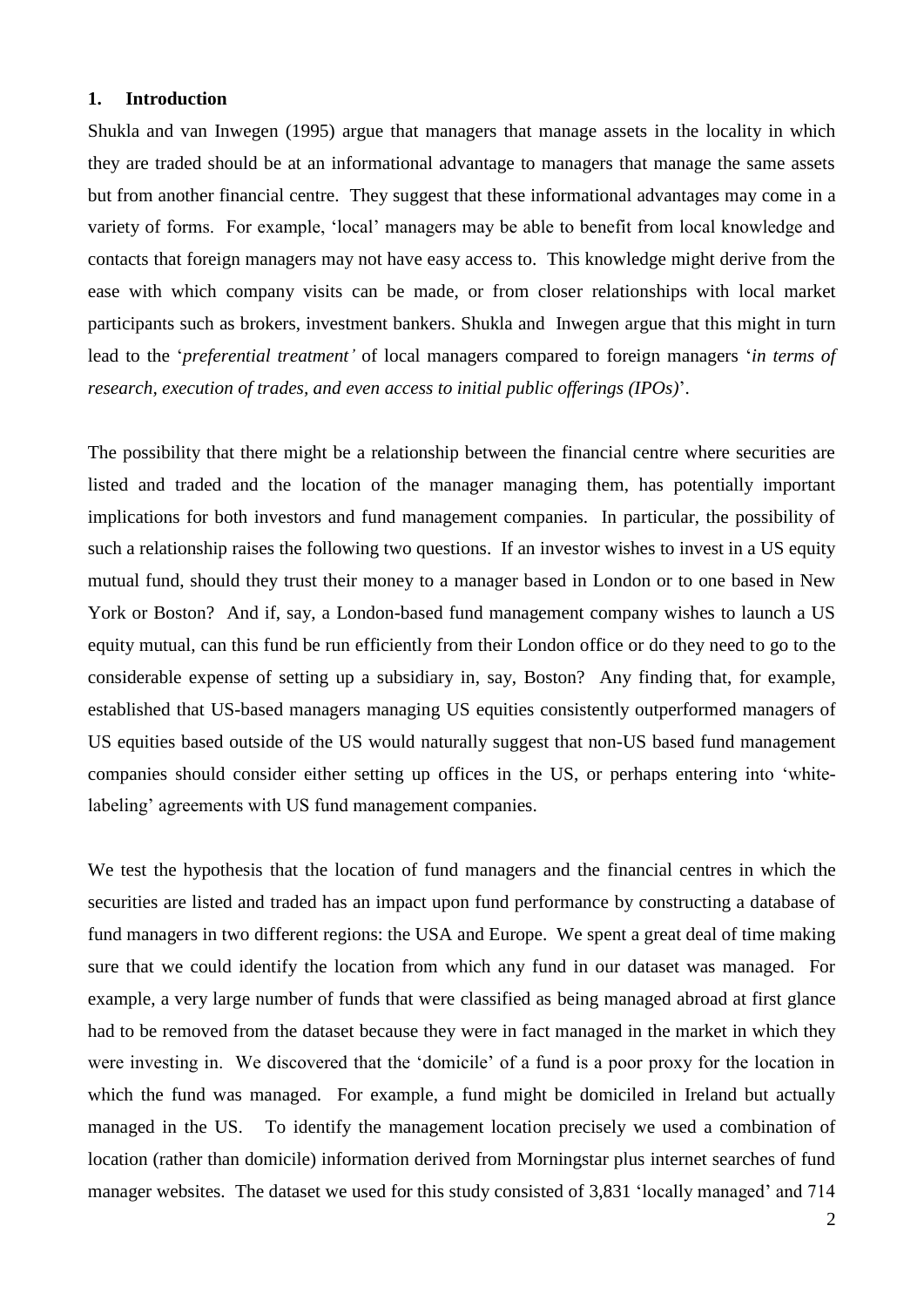'overseas managed' funds, spanning the period from 1970 to 2010. Another strength of this study then is the much more comprehensive nature of our dataset in terms of both numbers of funds and time span.

As well as constructing a more comprehensive dataset to analyse the 'location hypothesis' we also analysed this hypothesis in a more comprehensive manner. We make two main location comparisons. First, we compared the performance of managers managing the same securities but in different locations, for example, comparing US and European managers of US equities. We refer to this as the '*management location*' comparison. The second comparison that we make, we refer to (for the want of a better description) the '*market*' comparison. Here we compare the performance of managers based in the same location, but managing funds either traded and listed in this location, or traded and listed abroad. For example, this might involve comparing US-based fund managers managing portfolios of US equities and US-based fund managers, managing European equities.

To make these various sets of performance comparisons we make use of a number of techniques. We estimate the alphas of funds in our sample using both CAPM, single factor and Fama and French (Fama and French (1993)) three factor models, to ascertain whether location has an impact on alpha generation. Using the Treynor-Mazuy approach (Treynor and Mazuy (1966)) we also test whether location has an impact on market timing abilities of fund managers. We also test whether location has an impact on performance persistence by implementing the recursive portfolio formation technique used to investigate this phenomenon by Hendricks, Patel, and Zeckhauser (1993). Finally, we use returns-based style analysis (RBSA) to ascertain whether location has any impact on investment styles.

The main results of our paper suggest that any investor wishing to invest in a US equity mutual fund would be well advised to have this portfolio managed by a manager based in the US. Compared with European managers of US equity mutual funds, US managers produce higher mean alpha, and display a greater tendency for positive performance persistence, indeed, European-based managers of US equity mutual funds show a marked proclivity for producing negative performance persistence. In addition, and consistent with the location hypothesis, using RBSA we find that local managers tend to have a higher style exposure to small cap stocks relative to large cap stocks compared with foreign managers of the same equities.

The rest of this paper is organised as follows. In section 2 we review the relatively short literature on this topic; in section 3 we present a description of our carefully constructed database; in section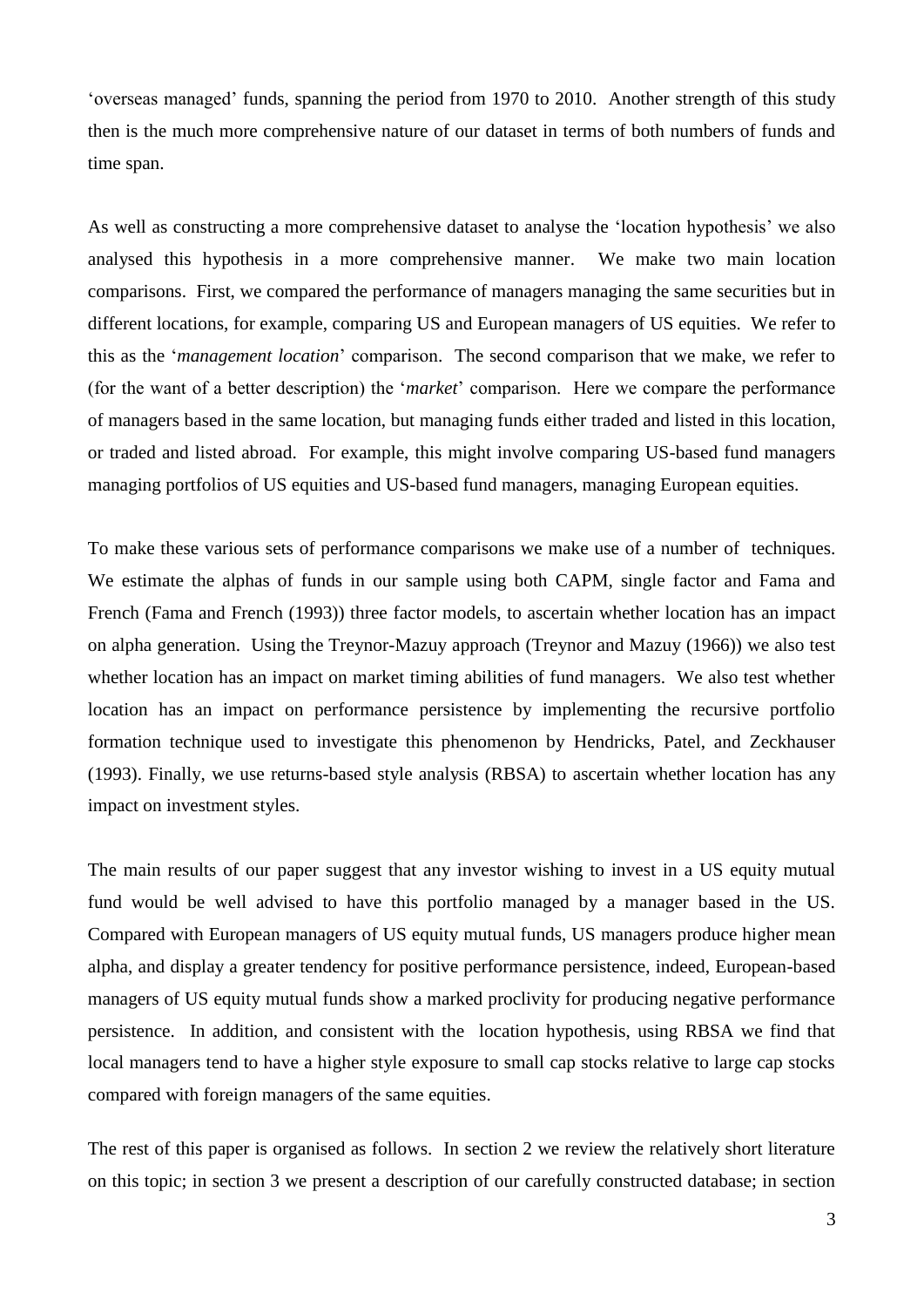4 we discuss the methodologies that we have chosen to make the comparison between different sets of managers; in section 5 we discuss our results; and we conclude the paper in section 6.

#### **2. Literature Review**

The question of whether a manager's location influences fund performance has received relatively little attention in the literature. A simple hypothesis might be that local managers of assets would have certain informational advantages over managers that are not located where their assets are located and traded. For example, managing UK equities in London may give local managers a level of access to company management that managers in New York could not hope to emulate. Fletcher (1999) analyses the performance of UK mutual funds investing in US equities. He examines 85 UK equity funds managed in the UK from January 1985 to December 1996. He uses basic conditional and unconditional performance evaluation measures, and finds no evidence of significant abnormal returns relative to appropriate benchmarks.

Other researchers have carried out a more direct comparison. Shukla and van Inwegen (1995) examine 108 US funds and 18 UK funds, all investing in US equities, for the period June 1981 to May 1993. They control for the effects of tax treatment, fund objectives, currency risk and investment style. Using the CAPM model and some of its associated performance measures including Sharpe, Treynor and Jensen's alpha, and timing ability tests, they found that the average Sharpe ratio was 0.13 for US funds and 0.08 for UK funds and that the average Treynor index was 0.006 for US funds and 0.004 UK funds. The difference between the Sharpe and Treynor ratios in both countries were statistically significant. The average Jensen alpha was -0.04% for US funds, whereas the UK average was found to be -0.22%. The researchers found that only 5.56% of UK funds had positive alphas compared to 42.6% of US funds. Using the Treynor and Mazuy (1966) model to test for timing ability, they found that 0.0% and 5.7% of the gamma parameters were both positive and significant for the UK and US managed funds respectively. From this evidence they conclude that US managers of US equities significantly outperform UK managers of US equities, and attribute this outperformance mainly to informational advantages that derive from locality. These advantages might relate to local knowledge and contacts, ease of making company visits, time zone advantages and connections and relationships with market participants such as brokers, investment bankers etc which may in turn 'accord them preferential treatment in terms of research, execution of trades, and access to initial public offerings (IPOs)'. They also attribute some of the difference to fund size: the UK-based US equity funds in their sample were much smaller than their US-based equivalents.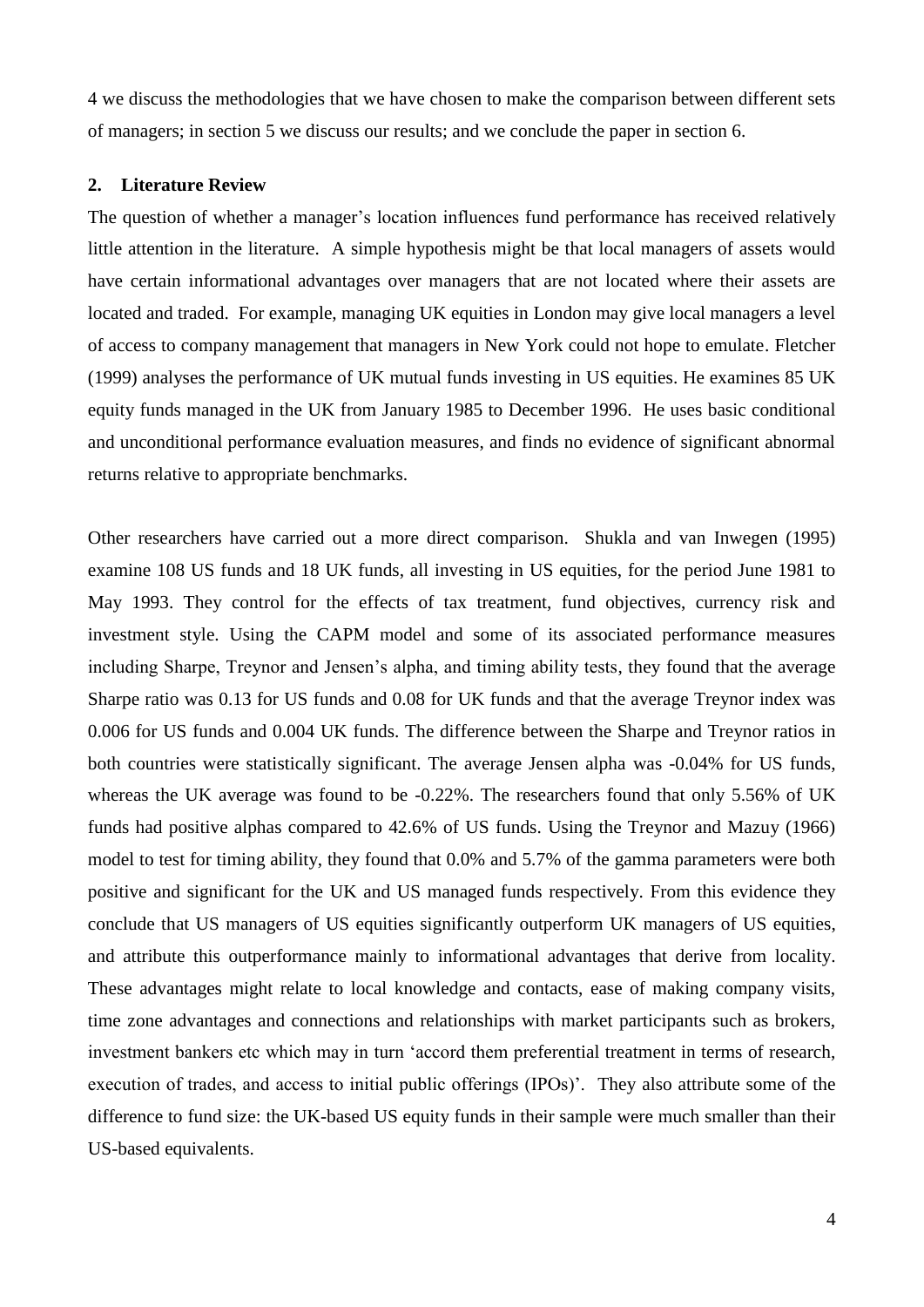Otten and Bams (2007) study the performance of both US and UK-based US equity funds. Using a sample of 2,436 US funds and 95 UK funds, with monthly returns data from January 1990 to December 2000, they use more elaborate multi-factor models than Shukla and van Inwegen (1995) to assess performance. As well as employing the more traditional CAPM-based models and a multifactor model allowing for size, value and momentum effects, Otten and Bams also use a conditional multi-factor model. In order to make an adequate comparison of funds across two different locations, they control for the effects of tax treatment, fund objectives and investment style. The authors found no evidence of the expected outperformance of US-based funds, in any of the models that they employed. In fact, they found that UK-based funds slightly outperformed their US equivalents, in the small company segment. If local informational advantages do play some role in performance differentials of this kind, one would expect that that local knowledge would be particularly advantageous in the case of small stocks.

The existing studies of the impact of location on fund performance have all used a relatively small sample of 'foreign funds', essentially, UK-based funds managing US equities, and have not explored the related question of whether US-based managers have been at an informational disadvantage in managing, say, UK equities. One of the problems hampering such studies in the past has been the lack of readily available information on the location of the manager. In this paper we have put extensive effort into expanding the size of the data set for analysis to address these and other issues. We now move on to describe our carefully constructed database.

#### **3. Data**

The equity mutual fund returns used in this study were all collected from Morningstar Inc. All fund returns are end month, and span various horizons from January 1970 to June 2010. Non-surviving funds are also included in the database to account for any survivorship bias. A non-surviving fund is one which has existed for some time during the sample period but has not 'survived' until the end of the sample period. These funds do not survive for a variety of reasons, for example, due to a merger with another fund or due to closure as a result of bad performance. In total the database consists of the returns on 4,545 funds, which includes 714 funds which are not traded in the same location as the manager. We refer to these as 'foreign funds'. The remaining funds we refer to as 'local funds'.

As discussed in the introduction, each fund was examined to ensure that those classed as 'foreign' were in fact managed in the remote market. This was carried out using a combination of the fund information statistics provided by Morningstar and internet-based checks on the fund manager's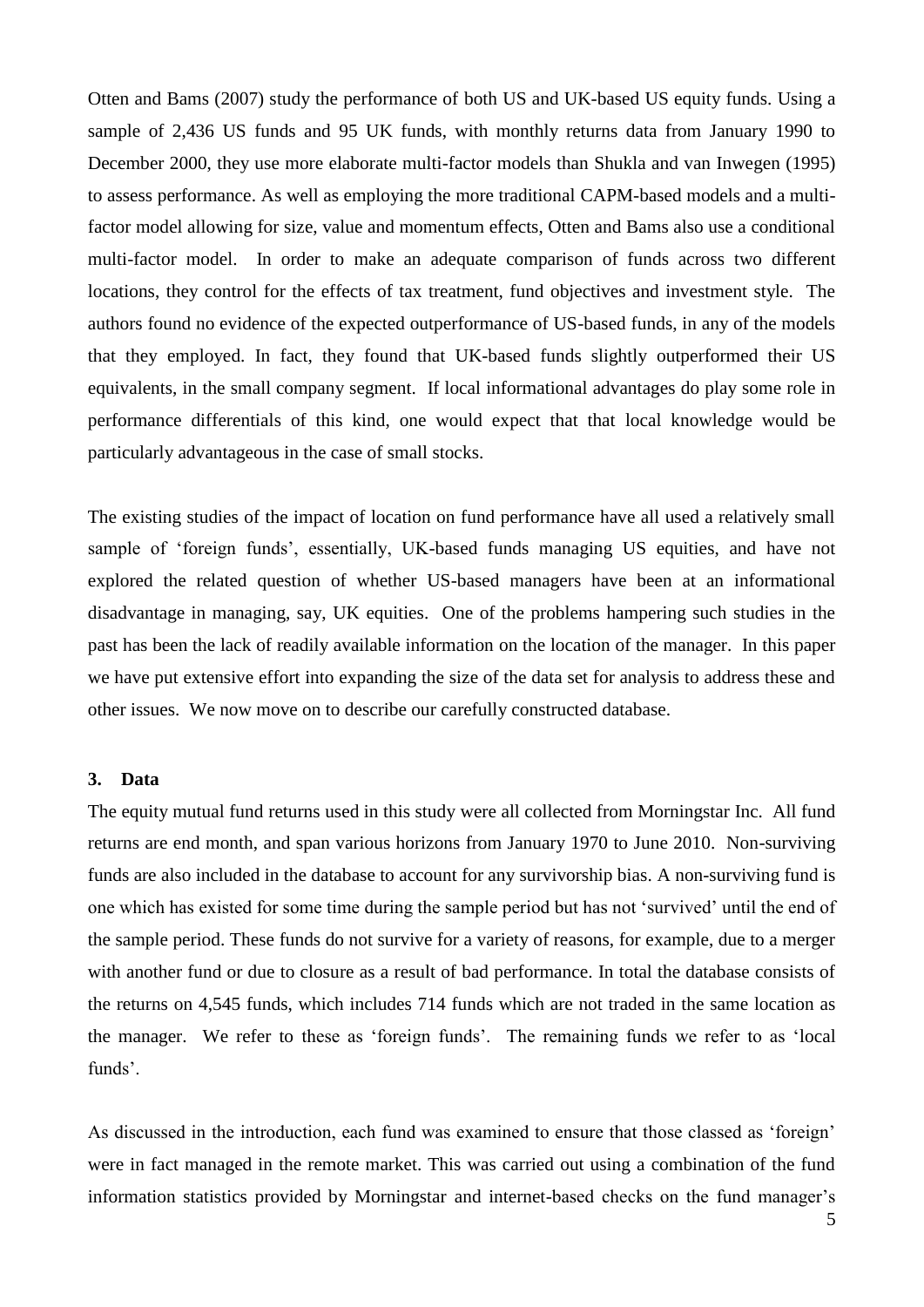website to ensure that we knew the location of the manager's desk. In other databases, a fund is classified as 'foreign' if it is domiciled in a different country to the market it is investing in. However, Morningstar's database identifies both the domicile of the fund and the fund manager's location. Although a time consuming process, by examining each fund's management location and then confirming this by using the fund management company's website we were able to classify the location of the funds' management precisely<sup>1</sup>. This detailed examination by fund was deemed vital because a number of funds were not managed where they were domiciled. For example, the Henderson European Focus A was classified as being foreign (investing in European equity and managed in the US) because its domicile was listed as the United States. However, Morningstar manager location information and the fund manager's website both confirmed that this fund was managed out of London and not out of the US. Other common databases such as Thomson Financial seem to use domicile as a proxy for management location, which could result in biased results.

All funds in the dataset are unique. By this we mean that any merged, split or combined funds were excluded to ensure that no duplicates are present. 'Second units' were also removed from the dataset. 'Second units' are essentially the same fund packaged in a different way and sold to different types of investors (such as retail or institutional investors) – it is therefore also a duplicate fund. The fund returns used are before (gross) buying and selling expenses and after (net) annual management fees. The calculated monthly returns are gross of any income tax so that the results are not distorted by tax differentials between locations. Finally, all returns are inclusive of reinvested income.

The data set consists of 2,265 US-based funds investing in US equities (US/US); 685 Europeanbased funds investing in US equities (EU/US); 1,567 European-based funds investing in European equities (EU/EU); and 28 US-based funds investing in European equities (US/EU).

We use this database to make two key comparisons. We compare the performance of local versus foreign managers of US equities; and the performance of local versus foreign managers of European equities. In the case of the former the analysis is undertaken in terms of USD and using financial market benchmarks derived from the US financial markets, and in the case of the latter the analysis is conducted in Euros, using appropriate financial market indices from European financial markets.

<u>.</u>

<sup>1</sup> In total we found that approximately 7.5% of the original, full sample of Morningstar funds that we analysed were not managed in the location indicated in the database.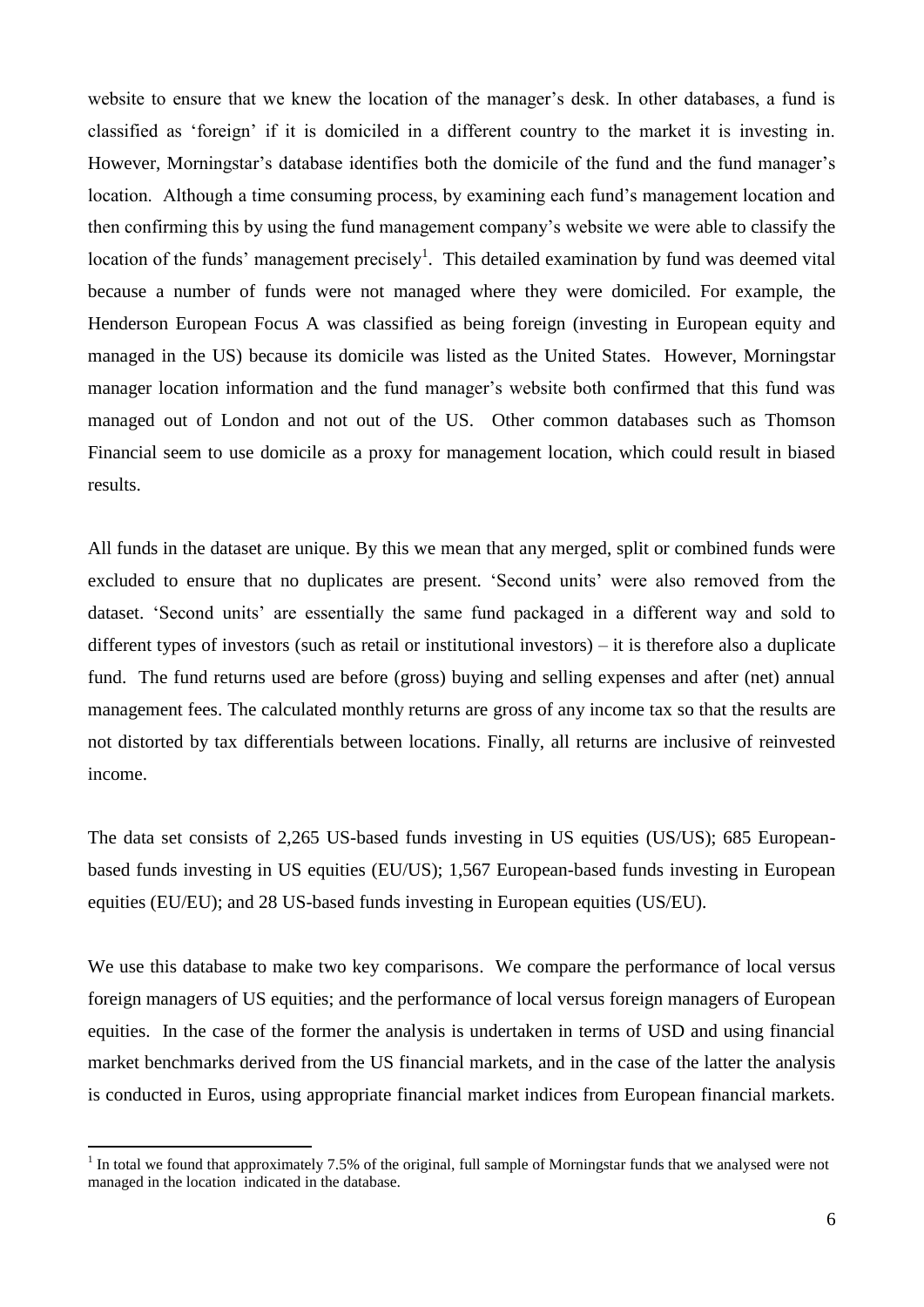These comparisons, which we refer to as 'location comparisons', allow us to say something about the impact of location on fund performance.

We then also conduct a kind of intra-market comparison. We compare the performance of USbased managers of US equities with the performance of US-based managers of European equities. In a similar vein, we compare the performance of European-based managers of European equities with that of European-based managers of US equities. All returns and financial market indices are appropriately currency adjusted. This second set of comparisons, which we refer to as 'market comparisons' (simply to distinguish the analysis from the 'location comparisons') allows us to compare the quality of managers of domestic and foreign funds in the US and in Europe. As far as we are aware, no similar comparison has been performed before. Only funds that have at least 36 monthly return observations are used in the analysis. We tested the robustness of this minimum criterion by increasing the minimum number of observations to 60 and decreasing it to 24.

In the next section of this paper, we will describe our methodology which naturally requires the use of benchmark indices. We make use of the CAPM, the Fama and French three factor model, and returns-based style analysis. Table 1 shows all the sources of the indices needed to undertake this analysis. All US indices were available for the full span of the study, but some of the European indices were only available from 1990. Where necessary, indices were converted to the appropriate currency at the appropriate rate. Where no general European index existed, a German Deutschmark index was used as a proxy. All indices were monthly and had income reinvested (total returns) in order to match the actual fund returns.

#### **4. Methodology**

#### *4.1. Testing for differences in alpha generation*

To test whether location has a material effect on alpha generation, we compare sets of managers by making use of a version of the CAPM and of the Fama and French three factor model. We calculate Jensen's alpha for the funds in our dataset by estimating the following regression:

$$
r_{p,t} - r_{f,t} = \alpha_p + \beta_p \left( r_{m,t} - r_{f,t} \right) + \varepsilon_{p,t} \tag{1}
$$

where  $r_p$  is the total return of portfolio p,  $\alpha_p$  is Jensen's alpha,  $r_f$  is the risk-free rate,  $r_m$  is a proxy for the return on the market,  $\beta_p$  is the portfolio's beta coefficient and  $\varepsilon_p$  is a white noise error term. The calculation of Jensen's alpha is a way of determining whether a portfolio is earning excess return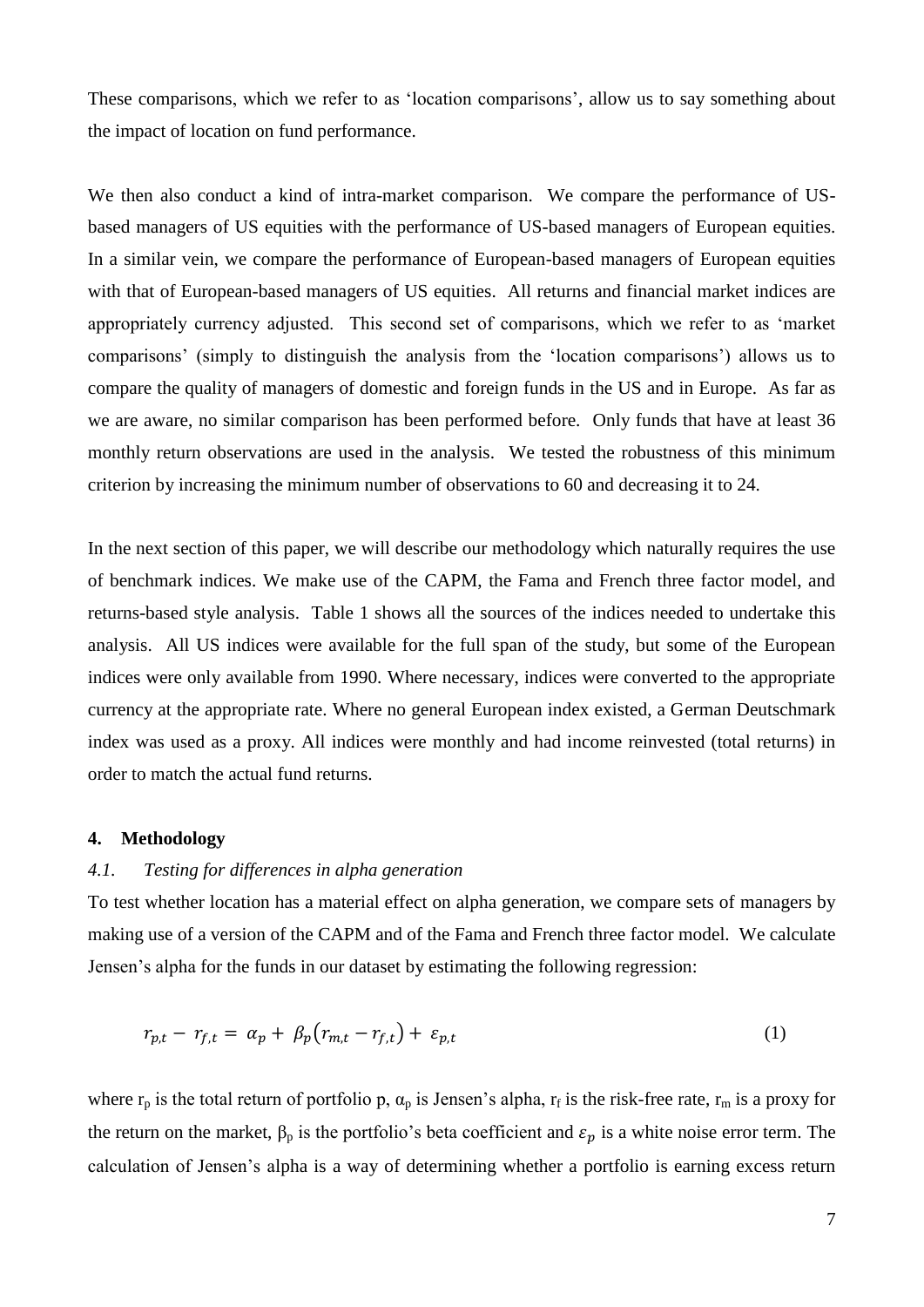for the level of risk assumed. If the value is positive and significant, then the portfolio is earning excess return. A positive statistically significant alpha is interpreted in this paper as indicating that the portfolio is benefiting from manager skill. In other words, a fund manager has "added value" with their investment strategy.

We also use the Fama and French three factor model as an alternative to the CAPM (see Fama and French (1993)). This model examines portfolio performance by controlling for additional risk factors, that is size and value versus growth factors. The model can be written as follows:

$$
r_{p,t} - r_{f,t} = \alpha_p + \beta_p \left( r_{m,t} - r_{f,t} \right) + \beta_s (SMB_t) + \beta_y (HML_t) + \varepsilon_{p,t} \tag{2}
$$

where  $\beta_s$  represents the beta coefficient on the SMB 'small (market capitalization) minus big' factor and  $\beta_{v}$  represents the beta coefficient on the HML 'high (book value/price) minus low' factor. The SMB factor was constructed for both the US and European markets by subtracting the return on a large cap index from the return on a small cap index. The HML factor for both markets was constructed by subtracting the return on a growth index from the return on a relevant value index.

We collate mean alphas and betas of these two factor models along with corresponding t-statistics. We report the number of positive and negative significant alphas**.** As well as the value of mean alpha (the higher the better), the performance of a particular sector is judged on the number of managers generating significant alpha (again the higher the better). This information helps to address the two basic hypotheses of this paper, that is that local managers generate superior returns (have higher alphas) than equivalent foreign managers of the same set of equities, and that managers of local equities are expected to perform better than managers of foreign equities when they are both managed from the same location.

### *4.2. Testing for market timing differences*

We make use of the Treynor and Mazuy (1966) method to test for differences in market timing ability between different sets of fund managers. This method involves estimating the following regression:

$$
r_{p,t} - r_{f,t} = \alpha_p + \beta_p (r_{m,t} - r_{f,t}) + \gamma_p (r_{m,t} - r_{f,t})^2 + \varepsilon_{p,t}
$$
 (3)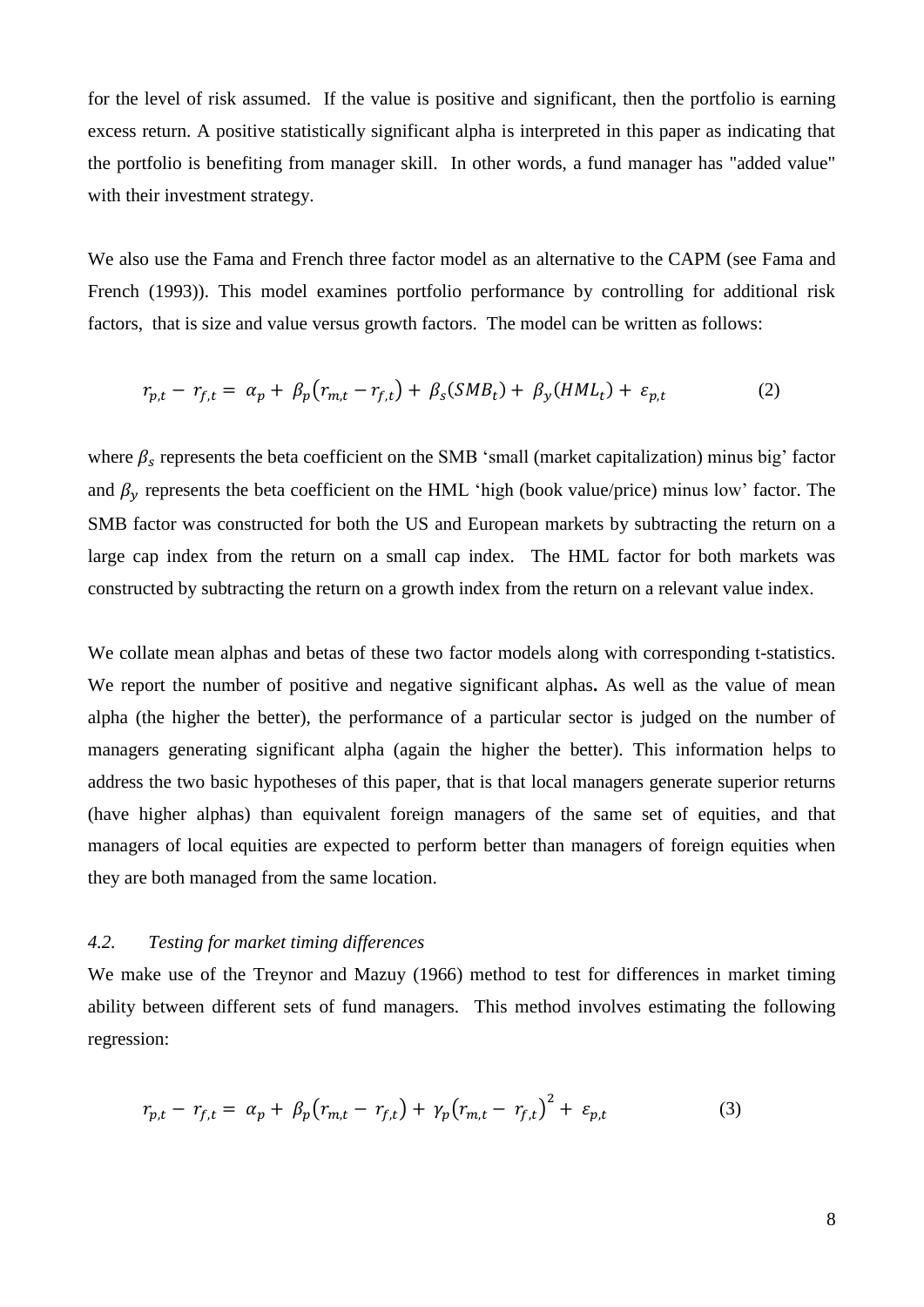here  $\gamma_p$  represents the coefficient that captures a manager's market timing ability. A positive and significant gamma coefficient is indicative of the manager being able to 'time the market', that is, increase the fund's beta in a rising market and reducing it in a falling market environment. We also estimated a Fama and French enhanced version of this model as follows:

$$
r_{pt} - r_{ft} = \alpha + \beta_p (r_{mt} - r_{ft}) + \beta_s (SMB_t) + \beta_y (HML_t) + \gamma_p (r_{m,t} - r_{f,t})^2 + \varepsilon_{pt} \tag{4}
$$

The hypothesis that we wish to test is whether managers of locally managed funds have better market timing abilities as a result of possible informational advantages. To gather evidence on this issue we examine the average gamma estimates (the higher the better) and the number of managers generating significant gamma (again, the higher the better), for different groups of fund managers.

#### *4.3. Testing for differences in mean alphas and gammas*

We wish to establish whether location has an impact on average fund performance, and we try to ascertain evidence for this possible phenomenon by estimating alpha and gamma coefficients as described above. To test for difference between mean statistics (alpha or gamma) we used a test for differences between means described in Freund (2003) and given as:

$$
z = \frac{\bar{x}_1 - \bar{x}_2 - \delta}{\sqrt{\frac{\sigma_1^2}{n_1} + \frac{\sigma_2^2}{n_2}}}
$$
\n(5)

where  $\bar{x}_1$  is the mean variable (alpha or gamma) and  $\sqrt{\sigma_1^2}$  is the variance from sample 1 and  $\bar{x}_2$  is the mean variable (alpha or gamma) and  $\sqrt{\sigma_2^2}$  is the variance from sample 2, n is the number of observations in the sample and  $\delta$  is a given constant, 0 in this case. Thus, the null hypothesis of the test is that  $x_1 - x_2 = 0$ .

We also implement the Kolmogorov-Smirnov test (Massey, 1951) which allows us to examine the difference between the distributions of variables (alpha or gamma) from any two sets of managers. The test compares the distributions of the values of any two datasets x1 and x2. The null hypothesis of the test is that the distributions are from the same continuous distribution. The alternative hypothesis is that they are from different continuous distributions. The test statistic is given as:

$$
\max(\left| \mathbf{F} 1(\mathbf{x}) - \mathbf{F} 2(\mathbf{x}) \right|) \tag{6}
$$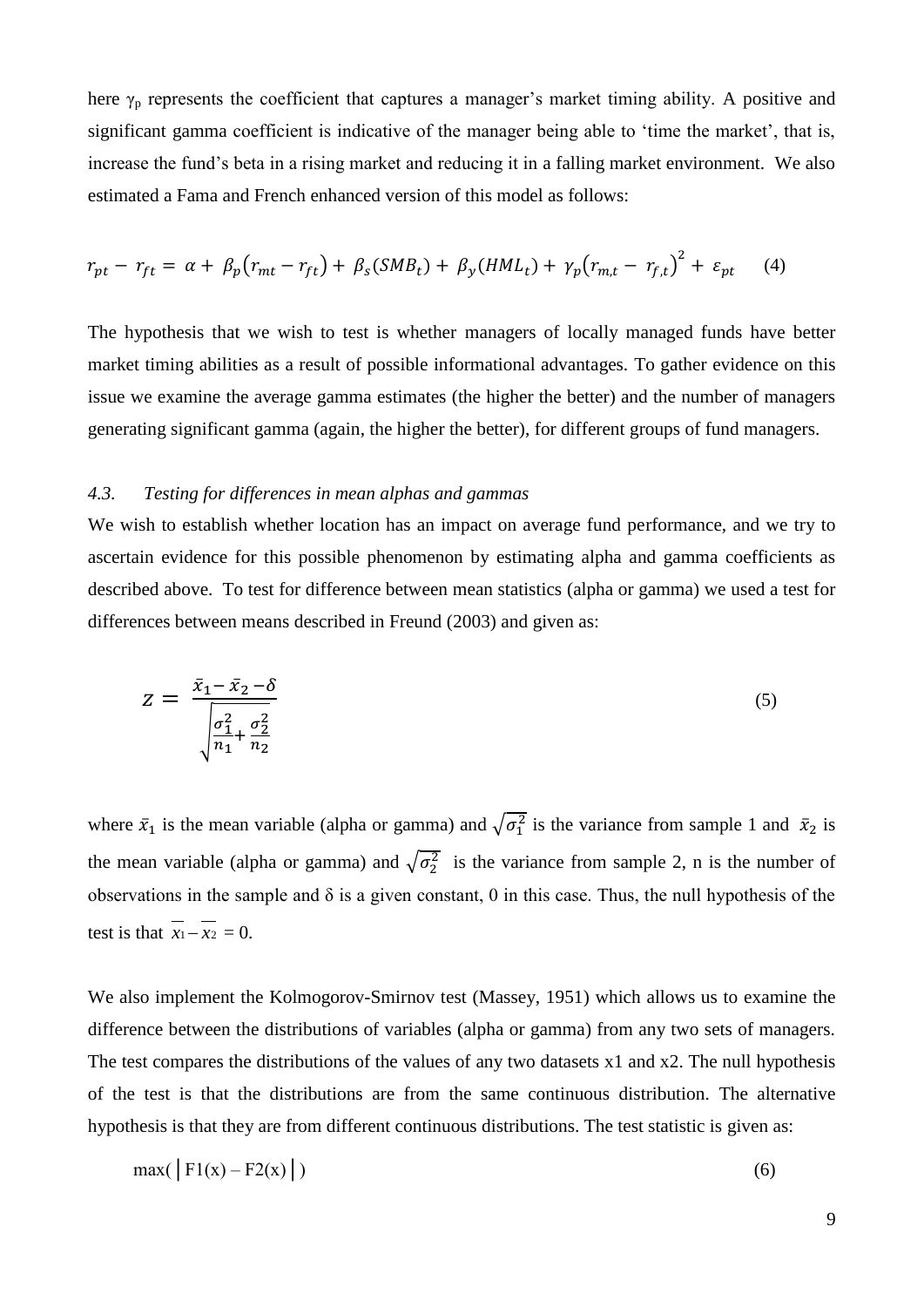where  $FI(x)$  is the proportion of x1 values less than or equal to x and  $FI(x)$  is the proportion of x2 values less than or equal to *x*. This test allows us to come to conclusions about possible differences between the whole distribution of alphas or gammas between any two sets of managers.

#### *4.4. Tests for performance persistence*

We also examine whether location has an impact on the performance persistence of any two sets of managers. We examined this issue using the recursive portfolio technique (see Hendricks, Patel, and Zeckhauser (1993)). This technique involves forming equally weighted portfolios of funds based on the sorted fund returns over the previous time period. Each portfolio is then held for a time i.e. a year. The process is repeated recursively each year. More precisely we calculate each fund's alpha over year t. We then rank the funds from highest to smallest alpha. We then form 10 equally weighted portfolios, where portfolio 1 comprises the top 10% of funds with the best riskadjusted performance (as judged by alpha), portfolio 2 comprises the set of funds that make up the second highest risk-adjusted performance risk (again as judged by alpha), etc. Thus at the end of year t we have formed ten portfolios based upon risk–adjusted performance in year t. We then calculate the monthly returns on these portfolios over year  $t+1$ . At the end of  $t+1$  we reform the portfolios based on individual fund risk-adjusted alpha and monitor the performance of these funds over year t+2. By rolling this process on year after year, we end up with a time series of portfolio returns formed on the basis of end of year risk-adjusted performance<sup>2</sup>. We can then estimate the alphas on these decile portfolios. If the alphas for the deciles are significant, we interpret this as evidence of performance persistence. Funds that display persistent, good performance are deemed to be superior to those that do not*.* We hypothesis again that locally-managed funds are more likely to generate positively persistent fund returns than those managed in a different location, for the same reasons discussed above.

#### *4.5. Returns-based style analysis*

1

Returns based style analysis is a technique that can be used to break down a fund's composition into its most dominant investment styles (Sharpe 1992). It establishes the exposure of a portfolio to variations in returns of major asset classes and thus provides a description of fund performance. To implement this evaluation technique we collected total return data on financial market indices representing twelve different 'asset classes', or styles: t-bills, intermediate-term government bonds, long-term government bonds, corporate bonds, mortgage related securities, large cap value stocks,

<sup>&</sup>lt;sup>2</sup> To test for the robustness of the recursive portfolio technique we formed portfolios on: alphas calculated over the previous four months; using the tstatistics on the alphas rather than on the alphas themselves; and by forming four rather than ten portfolios each year. In all cases our results were robust to these variants and so are not reported in the results section. However, they are available on request from the authors.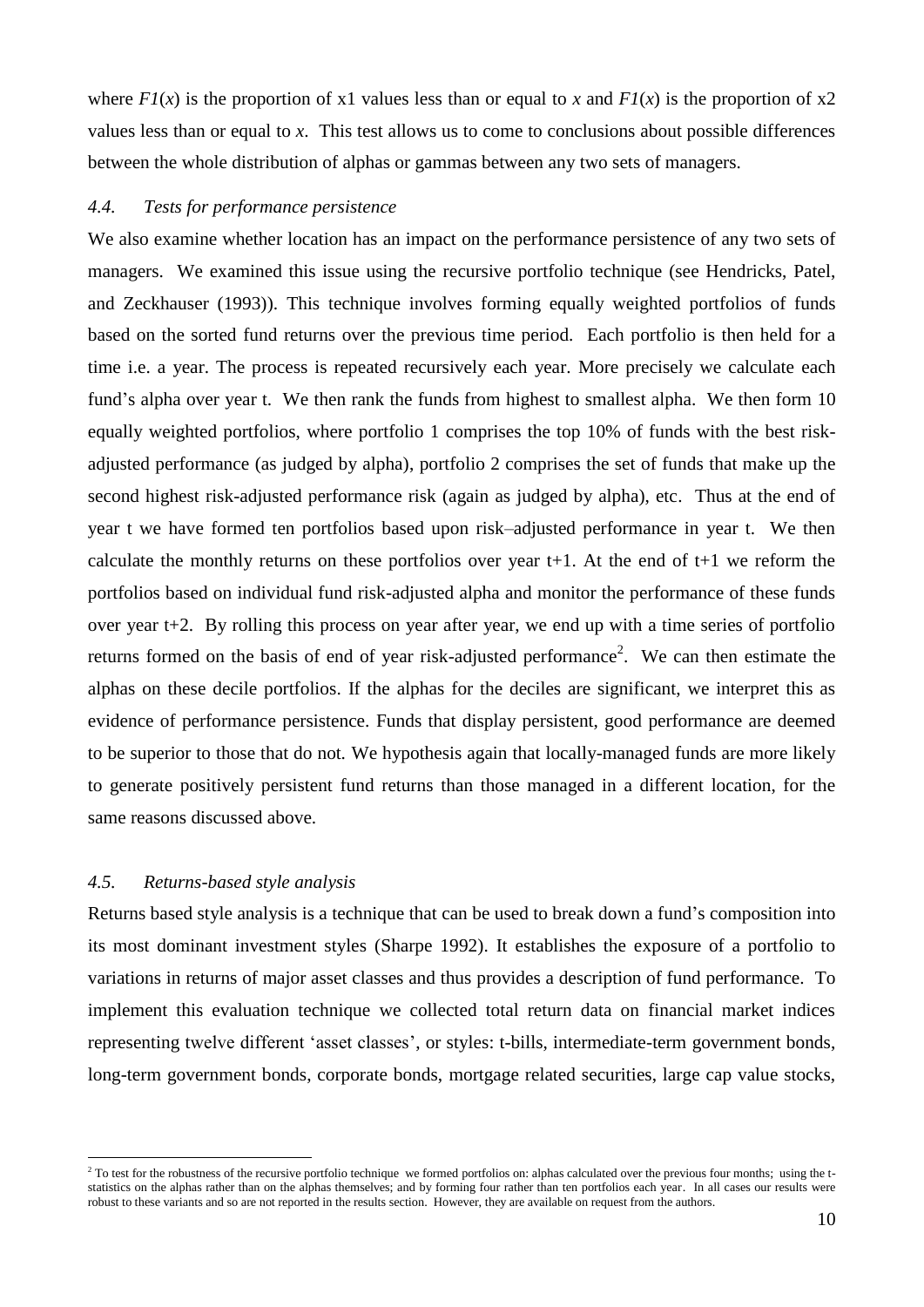large cap growth stocks, medium cap stocks, small cap stocks, non-US/European bonds, European/US stocks, Japanese stocks.

We undertook returns based style analysis (RBSA) on the funds in our sample. The purpose of this analysis was to establish whether location affected the style of fund returns. We hypothesise that the informational advantage that locals may have, will manifest itself in a greater focus on small cap stocks, since gathering information on these stocks is likely to be more time consuming and difficult for 'foreign' managers. Otten and Bams (2007) expected *'foreigners to invest relatively more in visible, well-known large company stocks, which suffer less from informational disadvantages*.'

#### **5. Results**

#### *5.1 Alpha generation and location*

#### *5.1.1 Management Location comparison*

Table 2 shows estimates of expressions (1) and (2) where the managers have been subdivided so that we can compare the performance of managers, managing the same assets, but in different locations. Panel A presents results based upon the version of the one factor CAPM, while Panel B presents results based upon the Fama and French three factor model. We have used the 95% confidence level to determine the statistical significance, or otherwise of the estimated alphas.

Of the 2,106 managers managing US equities in the US (US/US) the average alpha is estimated to be 0.06% per month; only 6.9% of these funds (145 funds) are estimated to have generated alphas that were significantly positive; while 6.1% of the total fund alphas analyzed (129 funds) are estimated to have produced significantly negative alphas. These results compare favourably to the set of US equity funds managed from Europe (EU/US). Of the 599 European funds analyzed, the mean alpha was estimated to be -0.182%. Only 1.3% of the total fund alphas (7 funds) analyzed are estimated to have generated a significantly positive alpha over this period, but 32.7% of this sample (142) funds) produced significant negative alphas. Values for betas are also given in the table. For both sets of managers they are very close to one and, as one might expect from traditional, long only equity funds are highly statistically significant on average. In the first row of Table 3 we present the results of the statistical test for the differences in these mean alphas and a test of the difference of the distribution of the two sets of alphas generated on different sides of the Atlantic. As can be seen from the table the difference in the means – that is the higher mean alphas produced by US-based fund managers – was found to be statistically significant at the 5% level. The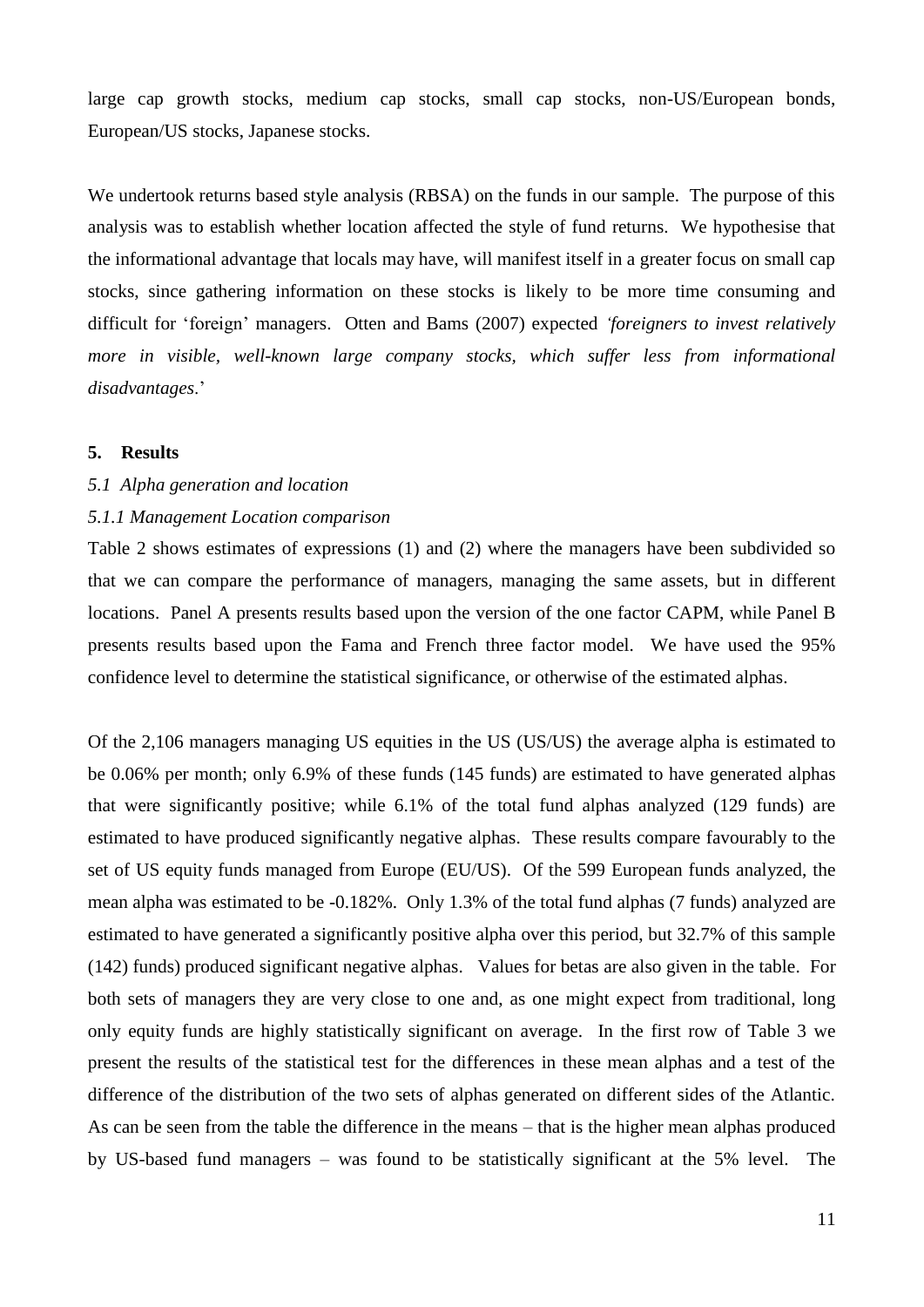Kolmogorov-Smirnov test presented in row 1 of the same table support the conclusion that the two alpha distributions are statistically significantly different from one another.

These results are broadly consistent with those of Shukla and van Inwegen (1995) who examined the performance of US and UK funds managing US equities, for the period June 1981 to May 1993. Using the CAPM model and some of its associated performance measures they found that US managers of US equities significantly outperformed UK managers of US equities. Our results are at odds with those of Otten and Bams (2007), who also studied the performance of US equity funds managed in the US and in the UK. Using various factor models to assess performance, they found no evidence of the expected outperformance of US-based managers over UK-based fund managers, in any of the models they used. In fact, they found slight outperformance of UK funds compared to US funds, in the small company segment.

The fourth and fifth columns in Table 2 present a comparison of the management of European equities, either managed from Europe (EU/EU) or from the US. As far as we are aware no similar comparison has been drawn before in the past. These results are extremely interesting. The location hypothesis would suggest that managers based in Europe would be better at managing European equities than managers based in the US. However, our results suggest that our sample of US managers have produced a higher mean alpha than the European managers. The mean alpha of the European managers is estimated to be -0.7%, while it is estimated to be 0.30% for the US managers. 18.5% of US managed European equity funds generated a positive and significant alpha (6 funds) while only 2.7% of European-based managers (38 funds) managed the same feat. At the other end of the scale, 14.8% of US managed European equity funds generated a negative and significant alpha (4 funds) while 17.7% of European-based managers (230 funds) generated a significant, negative alpha. The small sample size of European equity funds managed by US managers (27 in total) makes it difficult to draw definitive conclusions with regard to these results, but this small sample is taken into account by the test for differences in the mean alphas and for differences in the distributions of alphas. These statistics are presented in row 2 of Panel A in Table 3. Both tests indicate that differences are highly significant at conventional confidence levels.

Equivalent results based on the Fama and French three factor model are presented in Panel B of Table 2, and in the last two rows of Panel A in Table 3. On the whole the results do not change any of the basic conclusions with regard to the comparisons. However, as we can see from Table 2, the alphas are on average smaller when the three factor model is used, which is often the case.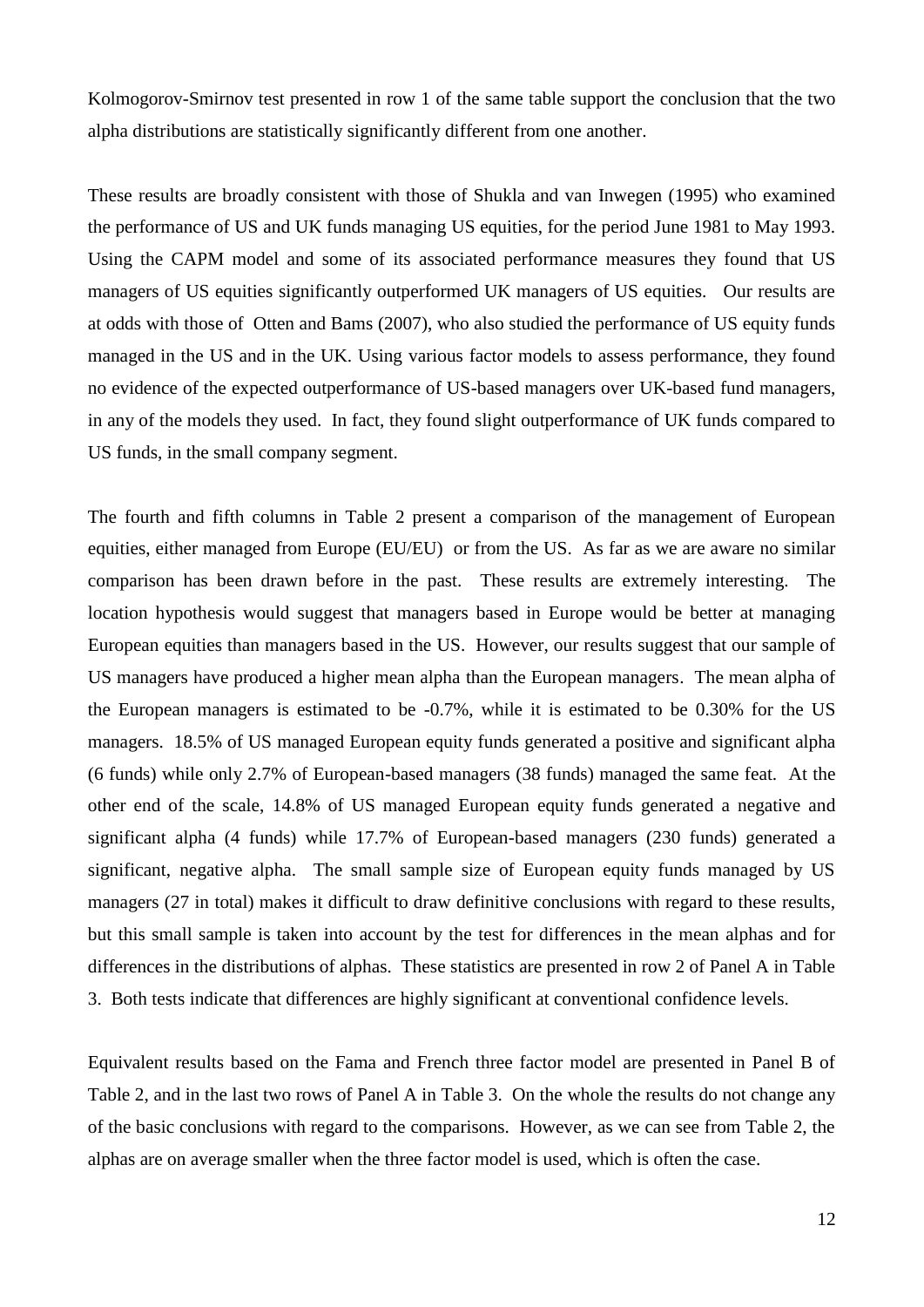*Overall, the results presented in Tables 2 and 3 suggest that investors, on average, would have been better off engaging a US fund manager to manage their portfolio of US equities. These results are consistent with the location hypothesis, that is, that local managers may benefit from informational advantages compared to foreign managers of the same set of securities. However, the results with regard to the management of European equities indicate, at least tentatively, that the source of out performance may not be due to the exploitation of local information by local managers, but instead that, on average, US-based managers may be better than managers based in Europe.*

#### *5.1.2 Market comparison*

To look at the story from a different angle and, as far as we know, in a way that has not been considered before in the literature, the final two columns in Table 2 present results that allow us to make our 'market comparison'. That is, we compare managers managing in the same location, but managing either local or foreign assets. We can begin by comparing managers based in the US either managing US equities (US/US) or managing European equities (US/EU). If the location hypothesis is valid then the former group should on average be able to produce higher alphas than the latter group since they will have readier access to relevant, but local information about their investments. The managers of the European equity funds produced a higher mean alpha of 0.34% compared with a mean alpha of 0.06% generated by the managers of the US equities. A higher proportion of the funds of European equities (18.5% compared with 6.9%) produced positive and significant alphas, although a higher proportion (14.8% compared with 6.1%) produced a significant negative mean alpha for their investors. Once again the small number of European equity funds managed by US managers makes it difficult to draw very definitive conclusions, but the mean difference and distribution difference tests shown in the Table 3 in first row of Panel B, indicates that this difference is significant. We therefore find no support for the location hypothesis with this comparison.

Finally, we can compare the performance of European equity funds managed in Europe (EU/EU), with the performance of US equity funds also managed in Europe (EU/US). The mean alpha produced by both sets of managers is negative: -0.07% for European equity funds managed in Europe, and -0.19% for US equity funds managed in Europe. These results suggest that Europeanbased fund managers are better at managing European equity portfolios than US equity portfolios. The test for the significance of this mean difference and for the difference in the alpha distributions presented in row 2 of panel B in Table 3, suggest that this difference is significant.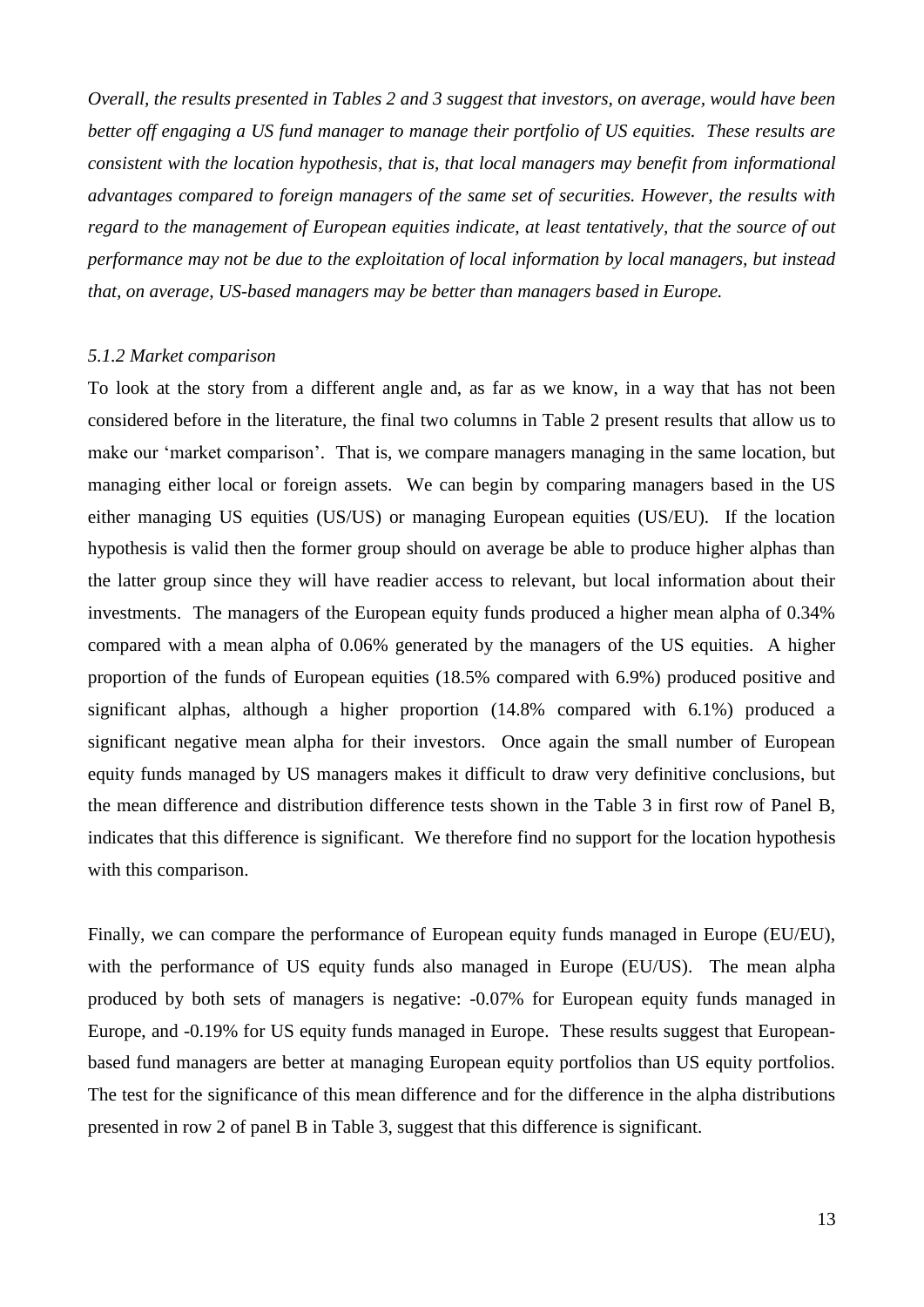Again we also present alpha generation results based on the Fama and French three factor model in Panel B of Table 2, and in the last two rows of panel B in Table 3. Once again, the results with regard to the comparisons are unchanged, but mean alphas are lower.

*Overall, this comparison of European-based fund managers presents evidence in support of the location hypothesis, and reinforces the case for Europeans to have their US equity portfolios managed by US-based fund managers. Similarly, it reinforces the case for European fund management companies to establish offices in the US.*

#### *5.2 Market Timing and Location*

#### *5.2.1 Management location comparison*

As well as examining the differences in alpha generation between managers in different locations we also used the Treynor and Mazuy (1966) method to determine whether location has any impact on market timing ability. Given that market timing requires knowledge of local market conditions it would seem reasonable to hypothesise that local managers may have superior market timing skills compared with their non-local counterparts. The results of this analysis are presented in Table 4, in broadly the same format as those presented in Table 2, but with the addition of information about the  $\gamma_p$  term which captures market timing ability. A positive gamma indicates that a manager can time the market, while a negative gamma indicates negative timing ability. As discussed above, we augmented the basic Treynor-Mazuy methodology to encompass the Fama and French three factor model.

Panel A of Table 4 contains the market timing results derived from the one-factor CAPM version of the Treynor-Mazuy methodology, for various subsets of managers. The second column of the table shows that the US managers of US equities (US/US) in our sample generated a mean γ of -0.133 compared with European managers of US equities (EU/US) which was estimated to be a positive 0.362. Taking these observations in isolation then, it seems that managers based in Europe are, on average, better able to time the US equity market than managers based in the US. The test statistic for the difference in means presented in Table 5 indicates that this difference is significant. The test for a difference in gamma distributions of the two sets of managers, also presented in Table 5, also suggests that the γs are generated from different distributions. However, the proportion of managers that produced significant and positive γs is fairly similar in both cases. 6.8% (145) of USbased managers are estimate to have produced a positive and significant γ coefficient, compared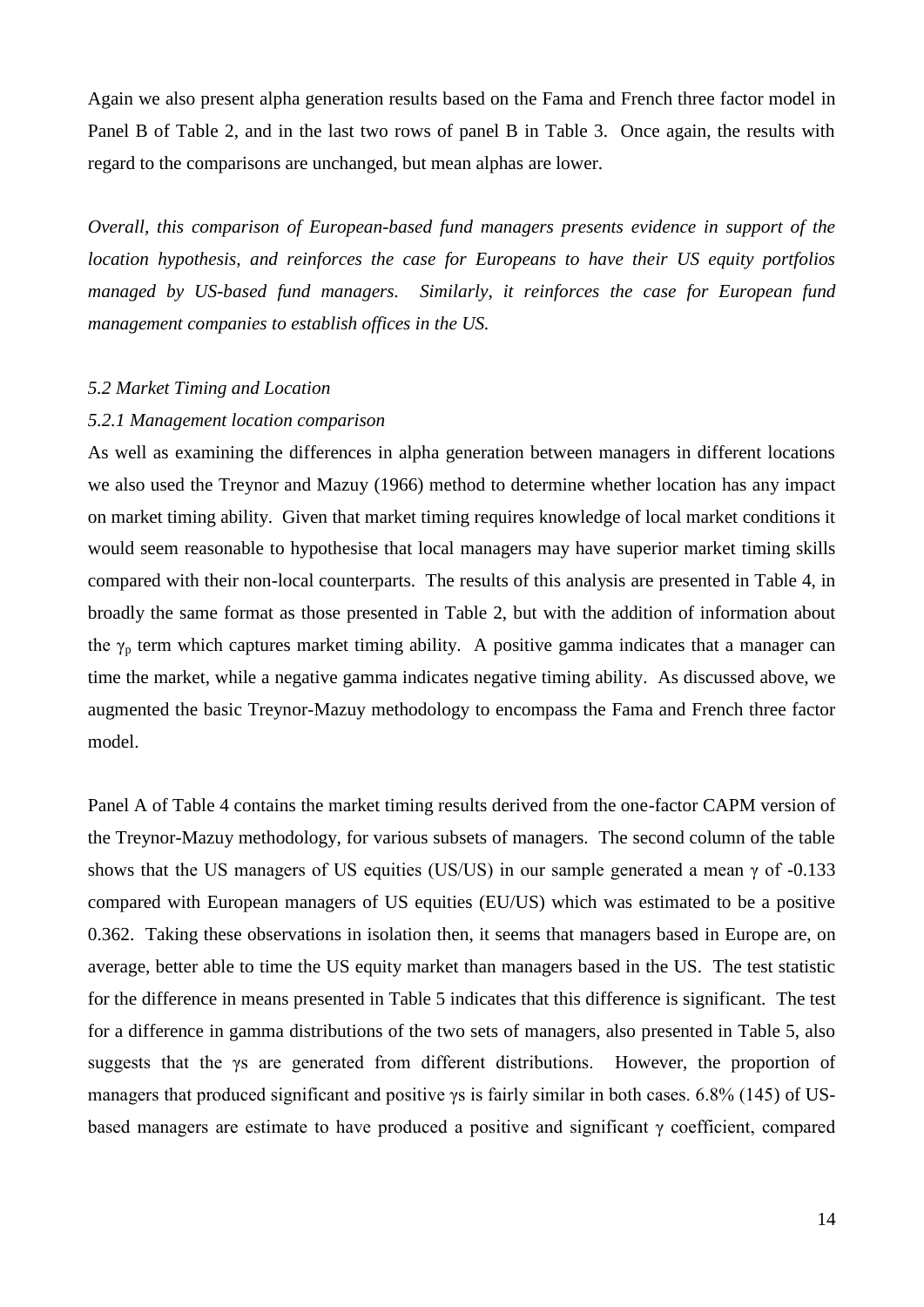with 5%  $(30)$  for the managers based in the US<sup>3</sup>. *Nonetheless, these results present some tentative evidence to suggest that managers based in Europe are better able to time the US market than their US counterparts*.

#### *5.2.2 Market comparison*

The last two columns of Table 4 allow us to compare the performance of managers managing in the same location, but managing different securities, that is, allowing us to undertake the '*market comparison*'. First, comparing US managers managing US equities (US/US) with US managers managing European equity portfolios (US/EU). The average gamma of both sets of managers is negative – -0.133 and -0.864 respectively. So, on average, both demonstrate negative market timing abilities, though it appears to be worse in the case of US managers of European equities. Panel B of Table 5 indicates that this difference is significant and the gamma distributions are statistically different from one another too. This evidence does provide some support for the location hypothesis, that is that, US managers of US equity portfolios are better (or at least not as bad) at market timing than US managers of European equity portfolios. However, in both cases the proportion found to have significant, positive market timing skills is very low, 5.0% and 0.0% respectively.

We can also compare the market timing abilities of European managers managing European equity portfolios (EU/EU) with those managing US equity portfolios (EU/US). In the case of both sets of managers the average  $\gamma$  is small and negative, -0.005 and -0.004 respectively. Although the mean difference tests presented in Panel B of Table 5 indicate that this difference is statistically significant, the economic significance of the difference is clearly negligible. To reinforce this point only 1.7% of the sample of managers managing European equities produce a positive and significant  $\gamma$  coefficient while only 0.3% managing US equities manage this feat. Overall then these results are not supportive of the location hypothesis within the European fund management industry; their market timing skills with regard to European and US equity markets are limited and indistinguishable from one another.

Finally, the results of the market timing tests using the Fama and French specification of the Treynor-Mazuy method are largely supportive of the results derived from the CAPM-based version of the test, and are presented in Panel B of Table 4 and in both Panels A and B in Table 5.

1

<sup>&</sup>lt;sup>3</sup>. In each case we have used the 95% confidence level to determine significance.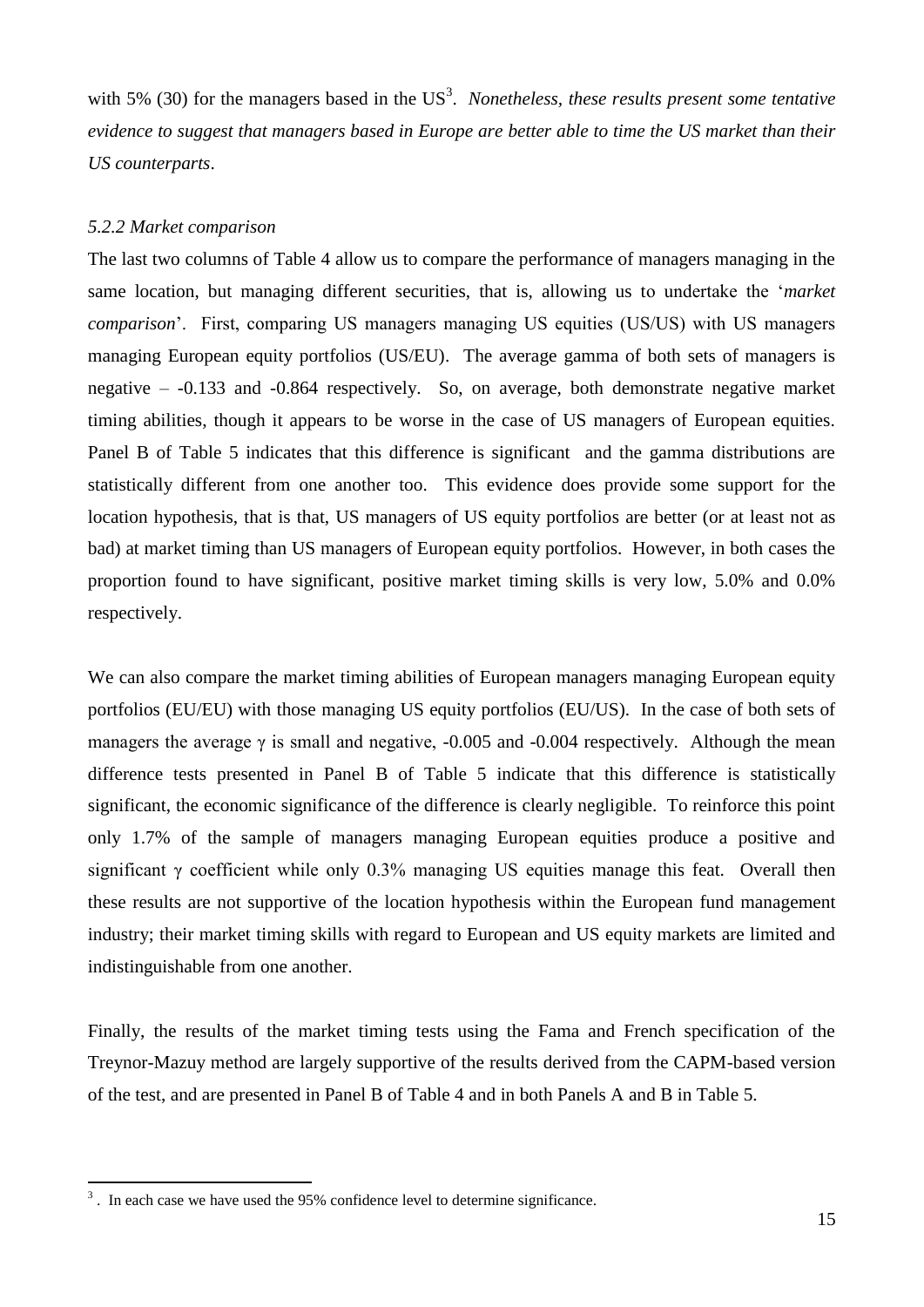*Given that we find evidence for the location hypothesis in the US fund management industry, but not in its European equivalent makes coming to a definitive conclusion about the hypothesis that encompasses the fund management industry on both sides of the Atlantic difficult. Instead our results suggest that the two industries, with regard to this particular skill set at least, are different.* 

#### *5.3 Persistence and Location*

In Table 6 we present the results of the recursive portfolio tests for fund manager persistence, using the procedure described in Section 4 of this paper. Panel A of Table 6 presents strong evidence of positive performance persistence for US managers managing US equity portfolios (US/US). The first four deciles produce positive and statistically significant alphas. There is also evidence of negative persistence too, though this is only statistically significant for the tenth decile. Our results suggest that continually investing in top performing US equity funds managed by managers based in the US will produce positive risk-adjusted performance. However, when we consider the performance of the US equity funds managed by managers based in Europe (EU/US), the picture is very different. Only the top two decile portfolios generate a positive alpha, although neither is statistically significant. The remaining deciles all generate negative alphas that are highly significant for deciles 5 to 10. Panel B of Table 6 show clearly that each US manager decile significantly outperforms the equivalent European manager decile. In other words the best and worst performing US managers outperform their equivalent best and worst performing European counterparts.

Table 6 also presents a comparison of European equities managed in Europe (EU/EU) and managed in the US (US/EU). The small sample of the latter makes it difficult to perform this particular persistence test, but we include the results for completeness. The main point that we can draw out of this is that European mangers of European equities demonstrate no significant tendency for their performance to persist positively, but once again there is ample evidence of negative performance persistence, with the last six performance deciles all producing significant negative alphas.

Finally the results presented Table 6A and B allow us to compare fund managers within the same market, but managing either local or overseas equities. Panel A shows that the recursive technique generally leads to higher mean alphas for US managers of European equities (US/EU) than for US managers of US equities (US/US). But again the small sample for the former probably precludes us from drawing more definitive conclusions with regard to these results. Panel A also allows us to compare European managers of European equities (EU/EU) with European managers of US equities (EU/US). The results suggest that relative, positive performance persistence is more prevalent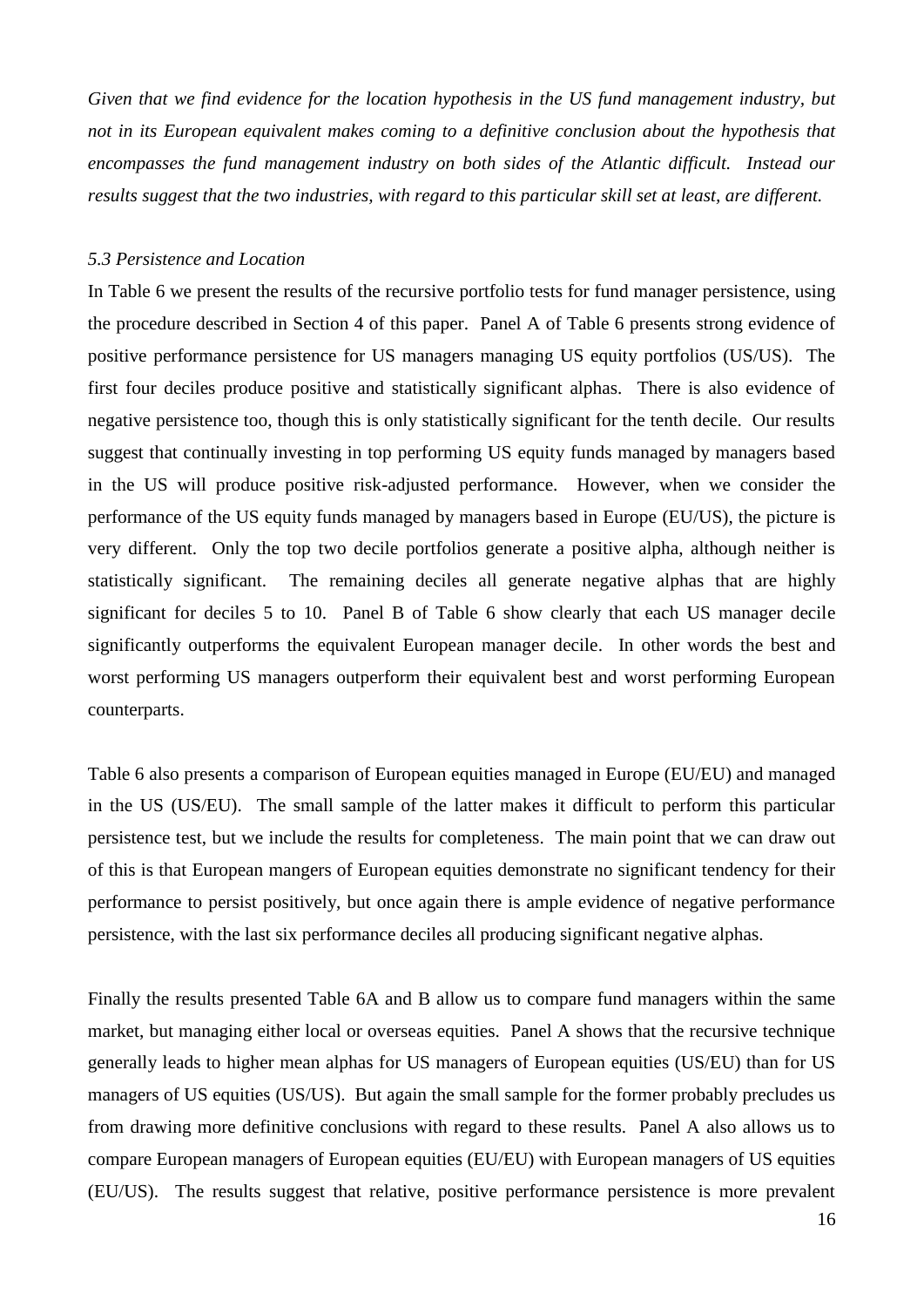when portfolios are formed using US equity funds than European equity funds; this is confirmed by the test statistics presented in Panel B of Table 6. Alphas are generally negative for both sets of recursive portfolios but are less so for those created from portfolios of US equities. This result does not really support the location hypothesis: European managers of US equities produce less negative persistence than European managers of US equities.

#### *5.4 Returns Based Style Analysis and Location*

The final methodology we use to examine the impact of location on fund performance is Returns-Based Style Analysis (RBSA). The results reported above indicate that performance does vary according to location, but not necessarily in the direction that the simple location hypothesis might suggest. We use RBSA here to try to identify differences in investment style from one location to another. The location hypothesis implies that local managers would tend to be overweight local, small cap stocks compared to their non-local counterparts.

The RBSA results are presented in Table 7. Following Sharpe, and the subsequent conventional application of RBSA, we use twelve financial market indices that represent different investment styles to analyse the style of US equity returns, but only eleven to examine the European equity fund returns, since the "mortgage-related securities" index which normally forms the base set of indices was not available for European financial markets. Its absence reflects the relatively immature state of the mortgage-related securities market in Europe, compared with that in the US, where such instruments have been traded for a much longer period.

The second and third columns of Table 7 provide strong confirmation of the location hypothesis when we look at the management of US equity portfolios. US managers of US equities (US/US) have an average style exposure of 27.6% to large cap growth stocks, whereas European managers of US equities (EU/US) have a much larger average style exposure of 40.4%. By contrast the US managers of US equities have a much larger average style exposure to small cap stocks of 18.3%, compared with 4.6% for their European manager counterparts. The US managers also have a larger average style exposure to US mid cap stocks of 19.4% compared to an equivalent figure of 10.7% for the European managers. A final point worth nothing in the table is the average style exposure that European managers of US equities have to European equities, which is 14.3%, compared with an average style exposure of 3.8% for US managers of US equities. As the p-values in column 4 of the table show, all of these differences are estimated to be highly statistically significant.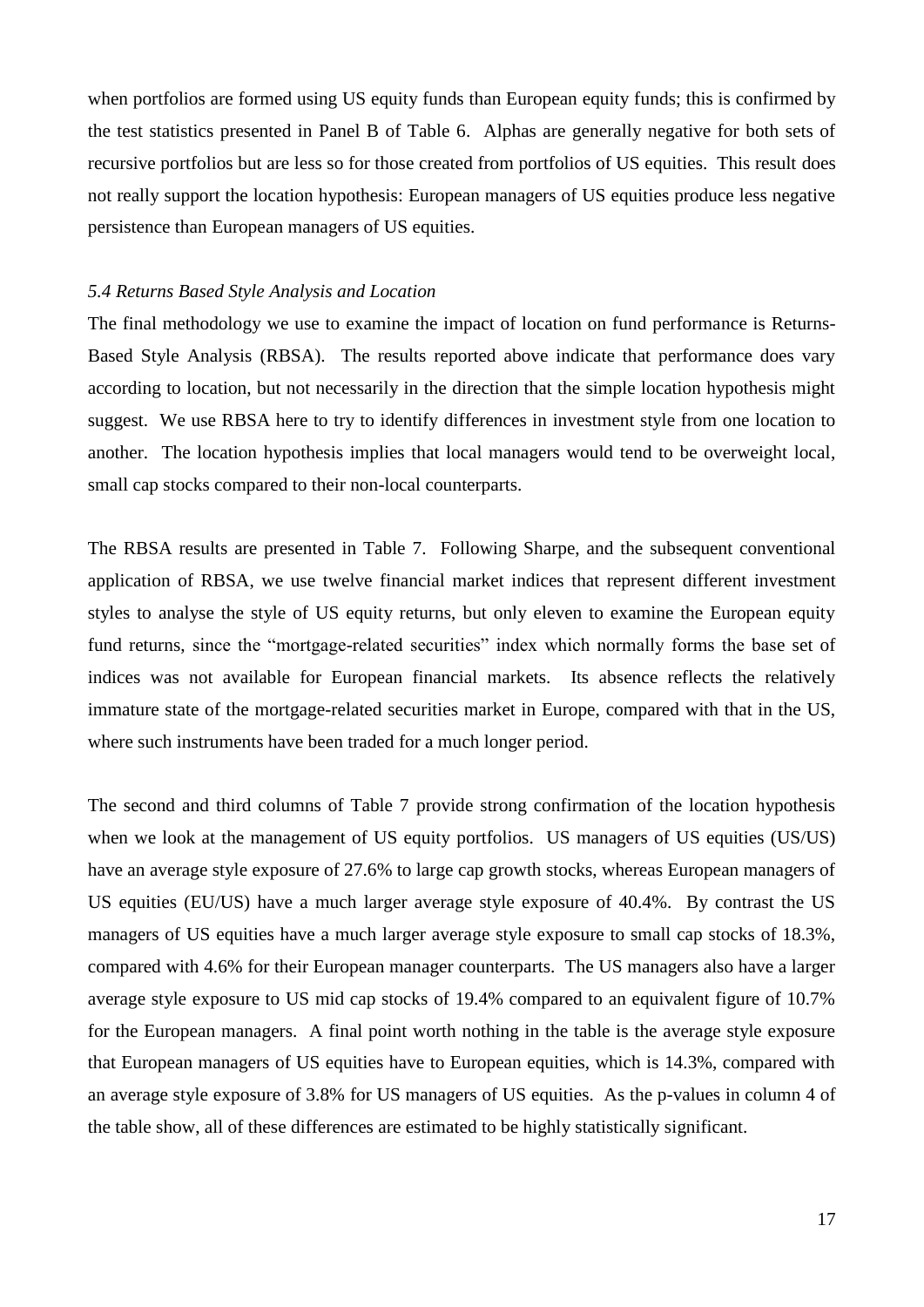Columns four and five in Table 7 allow us to compare the style preferences of US and European based managers relating to their management of European equities. The main difference in average styles between these two sets of managers relates to large cap growth stocks again. We find that the average exposure of US managers of European equities to large cap European growth stocks is 22.8% compared to an average style exposure of 13.9% for European managers of European equities. Again, the p-value in the final column of the table indicates that this difference is highly, statistically significant. Also, although European managers of European equities have higher average style exposures to mid and small cap European equities, 30.3% and 32.2% respectively, this is not very different from the average US manager exposure, which we estimate to be 28.6% and 26.2% respectively.

*Overall then, our RBSA results are largely consistent with the location hypothesis, that is, that local managers of domestic equities manage portfolios with less of a large cap bias than foreign managers of the same equities.*

#### **6. Conclusions**

Using a dataset comprising the monthly returns on over 4,500 US and European equity funds for the period January 1970 to June 2010, this paper examines whether the location of the fund manager has any influence on the performance of the fund. We refer to this idea as the '*location hypothesis*'. Our results do suggest that management location can be a factor in fund performance. In particular, when investigating the potential impact of location on alpha generation we find that on average, investors would have been better off engaging a US fund manager to manage their portfolio of US equities. These results are consistent with the location hypothesis, that is, that local managers may benefit from informational advantages compared to foreign managers of the same set of securities. However, the results with regard to the management of European equities indicate, at least tentatively that the source of out-performance may not be due to the exploitation of local information by local managers, but instead that, on average, US-based managers are better than managers based in Europe. Similarly, our results reinforce the case for European fund management companies to establish offices in the US. Conversely, the main result from our market timing tests indicates evidence to suggest that managers based in Europe are, surprisingly, better able to time the US market than their US counterparts. The economic and statistical evidence for this result is not overwhelming, but it is possible to envisage managers being outside a market having greater focus on the market's general direction, than those that are perhaps within it.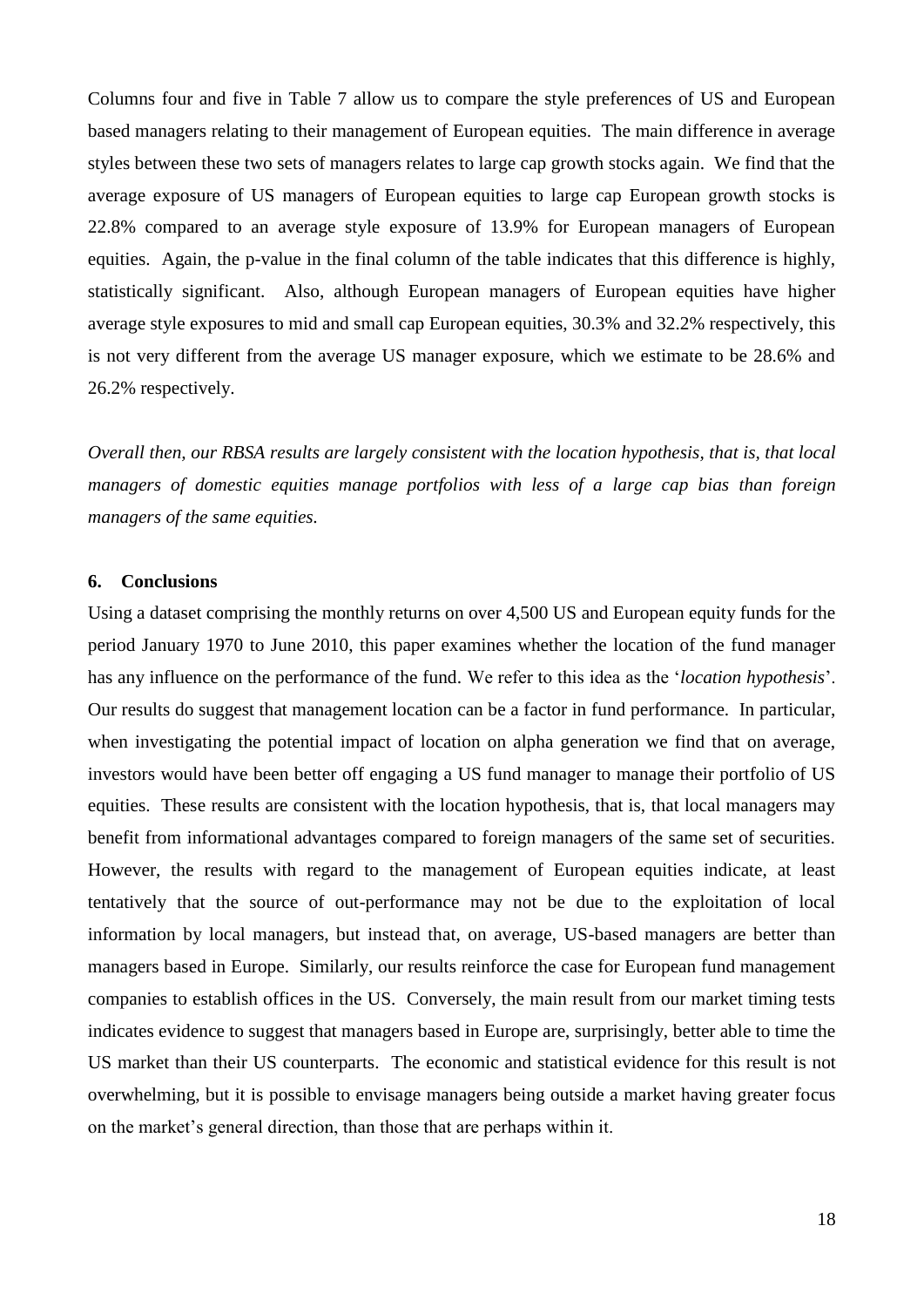The results of our RBSA by location is more supportive of the location hypothesis. In particular, we find evidence to suggest that US managers of US equities have a lower average style exposure to large cap growth stocks, than European managers of US equities, but a much larger average style exposure to small cap stocks compared to the exposure of their European manager counterparts. We also find that the average exposure of US managers of European equities to large cap European growth stocks is larger than the average style exposure of their European counterparts. Overall then, our RBSA results are largely consistent with the location hypothesis, that is, that local managers of domestic equities manage portfolios with less of a large cap bias than foreign managers of the same equities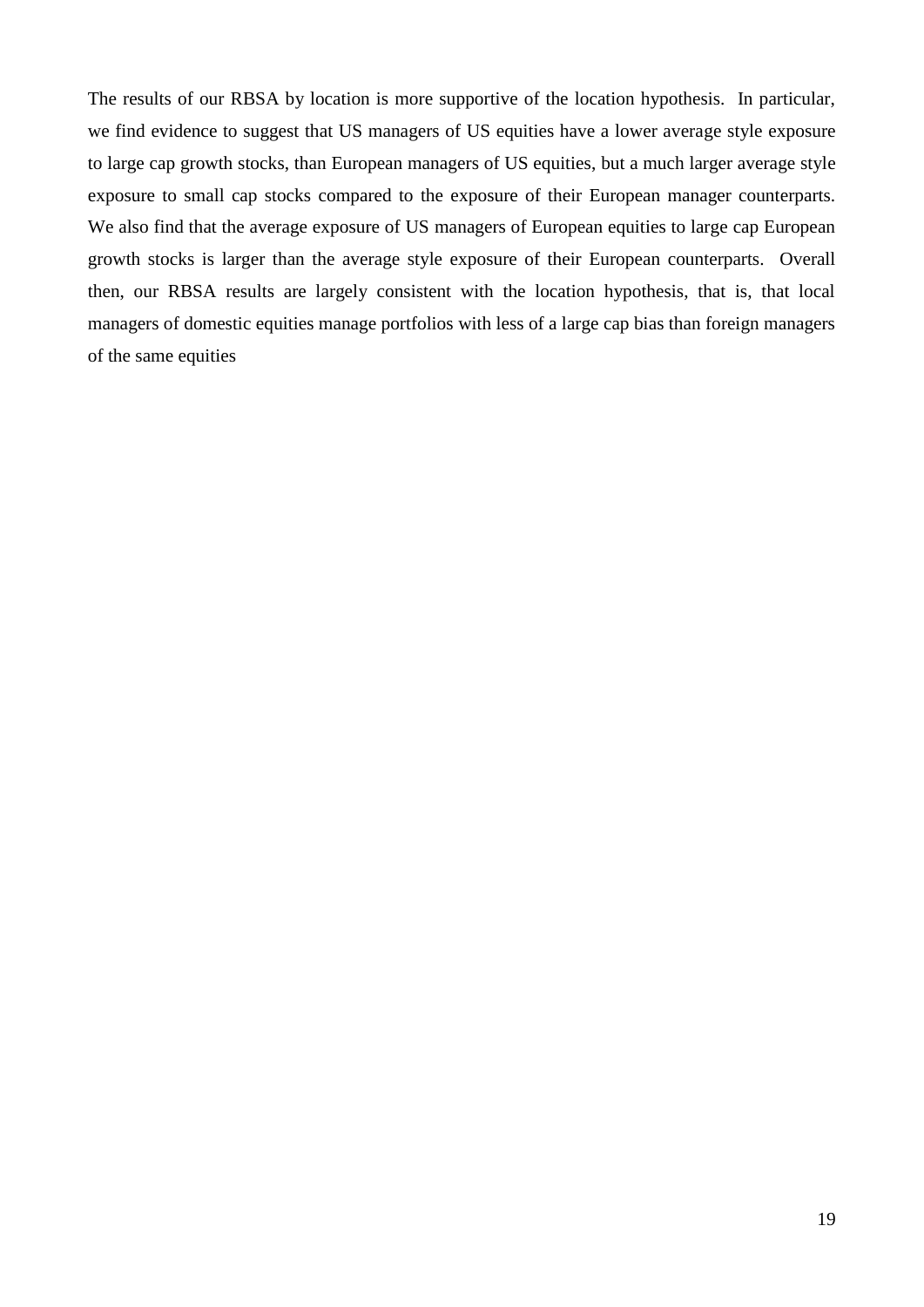### **References**

Carhart, M. (1997) On persistence in mutual fund performance, *Journal of Finance* Vol 52: 57-82.

Fama, E., and French, K. (1993), Common risk factors in the returns of stocks and bonds, *Journal of Financial Economics* Vol. 33: 3-56.

Fletcher, J. (1999) The evaluation of the performance of UK American unit trusts, *International Review of Economics and Finance* Vol. 8: 455-66.

Freund, John (2003) Mathematical Statistics, Pearson,  $7<sup>th</sup>$  Edition: 462-463.

Hendricks, D, Patel, J., and Zeckhauser, R. (1993) Hot hands in mutual funds: Short-run persistence of performance, 1974-88, *Journal of Finance* Vol. 48: 93-130.

Massey, F. J., (1951) The Kolmogorov-Smirnov Test for Goodness of Fit, *Journal of the American Statistical Association* Vol 46: 68-78.

Otten, R. and Bams, D. (2007) The Performance of Local versus Foreign Mutual Fund Managers, *European Financial Management* Vol. 13, No 4: 702-720.

Sharpe, W. (1992) Asset Allocation: Management style and performance measurement, *Journal of Portfolio Management*: 7-19.

Shukla, R. and van Inwegen G. (1995) Do locals perform better than foreigners? An analysis of UK and US mutual fund managers, *Journal of Economics and Business* Vol. 47: 241-54.

Treynor, J., and Mazuy, K. (1966) Can Mutual Funds Outguess the Market, *Harvard Business Review* Vol. 44: 66-86.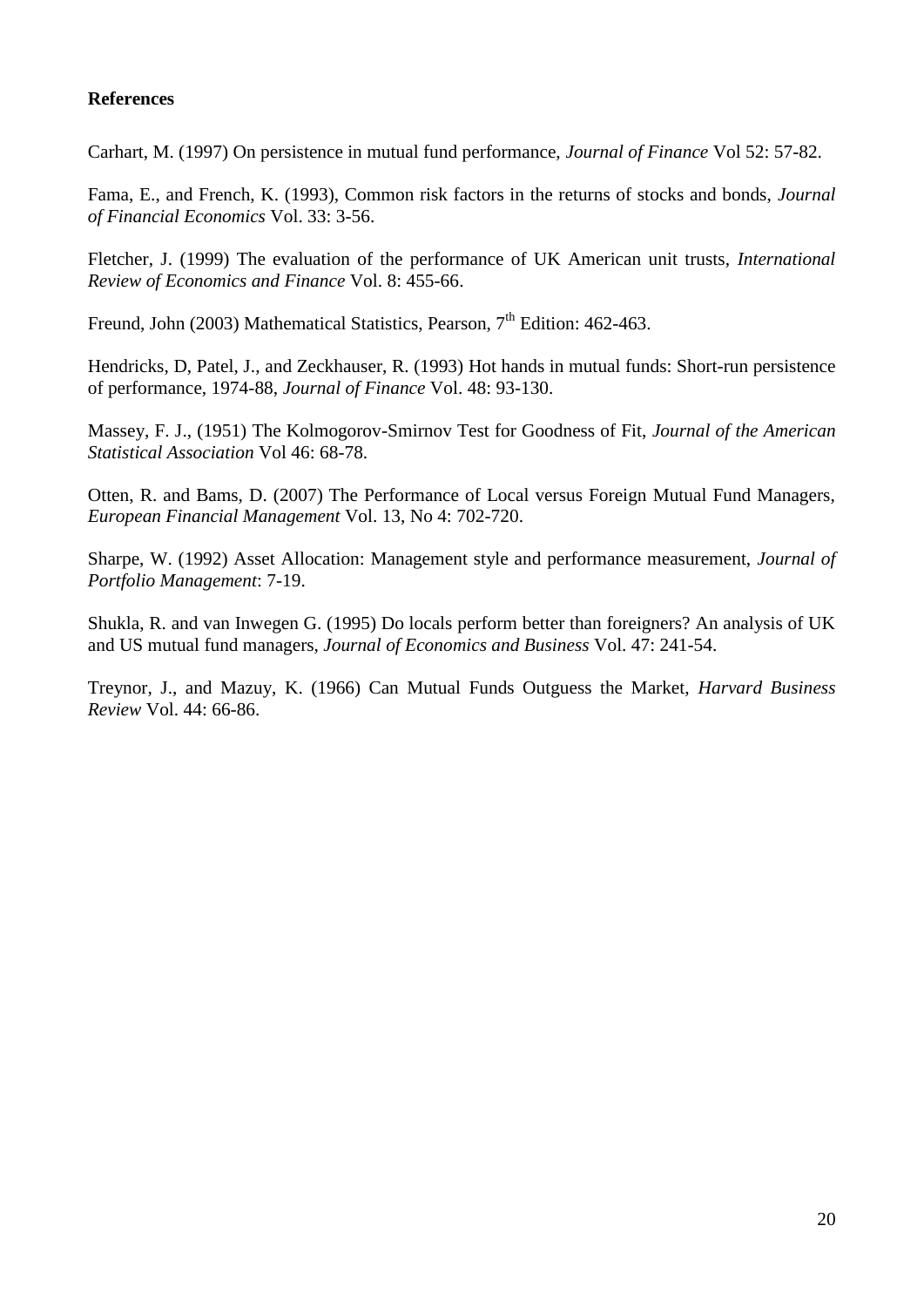#### **Table 1: Sources of financial market indices for performance analysis**

*This table shows the source of the benchmark indices for the performance models used in the paper. Panel A lists the index sources used for the implementation of the CAPM one factor and Fama and French three factor model, used to determine whether location has an impact on alpha generation and on market timing abilities . Panel B lists the indices used to undertake the returns-based style analysis to determine whether location has any impact on investment style.*

#### **Panel A: Index sources for CAPM and Fama & French three factor model**

| Factor           | <b>United States</b> | Europe                   |
|------------------|----------------------|--------------------------|
| Risk-free rate   | Kenneth French       | <b>FT/ICAP</b>           |
| Return on market | Kenneth French       | <b>MSCI</b>              |
| Value            | Kenneth French       | <b>MSCI</b>              |
| Growth           | Kenneth French       | <b>MSCI</b>              |
| Large Cap        | Kenneth French       | <b>MSCI</b>              |
| Small Cap        | Kenneth French       | <b>Thomson Financial</b> |

#### **Panel B: Index sources for returns–based style analysis**

| Factor                      | <b>United States</b>    | <b>Europe</b>                |
|-----------------------------|-------------------------|------------------------------|
| <b>Bills</b>                | Kenneth French          | <b>FT/ICAP</b>               |
| Intermediate-term Gov Bonds | <b>Barclays Capital</b> | <b>Thomson Financial</b>     |
| Long-term Gov bonds         | <b>Barclays Capital</b> | B. of America, Merrill Lynch |
| Corporate bonds             | <b>Barclays Capital</b> | Salomon Brothers CGBI        |
| Mortgage Related Securities | <b>FTSE</b>             | N/A                          |
| Large Cap Value stocks      | Dow Jones Wilshire      | <b>MSCI</b>                  |
| Large Cap Growth stocks     | Dow Jones Wilshire      | <b>MSCI</b>                  |
| Medium Cap stocks           | Dow Jones Wilshire      | <b>MSCI</b>                  |
| Small Cap stocks            | $S\&P$                  | <b>Thomson Financial</b>     |
| Non-US/EU bonds             | Salomon Brothers CGBI   | B. of America, Merrill Lynch |
| European/US stocks          | <b>MSCI</b>             | <b>MSCI</b>                  |
| Japanese stocks             | <b>MSCI</b>             | <b>MSCI</b>                  |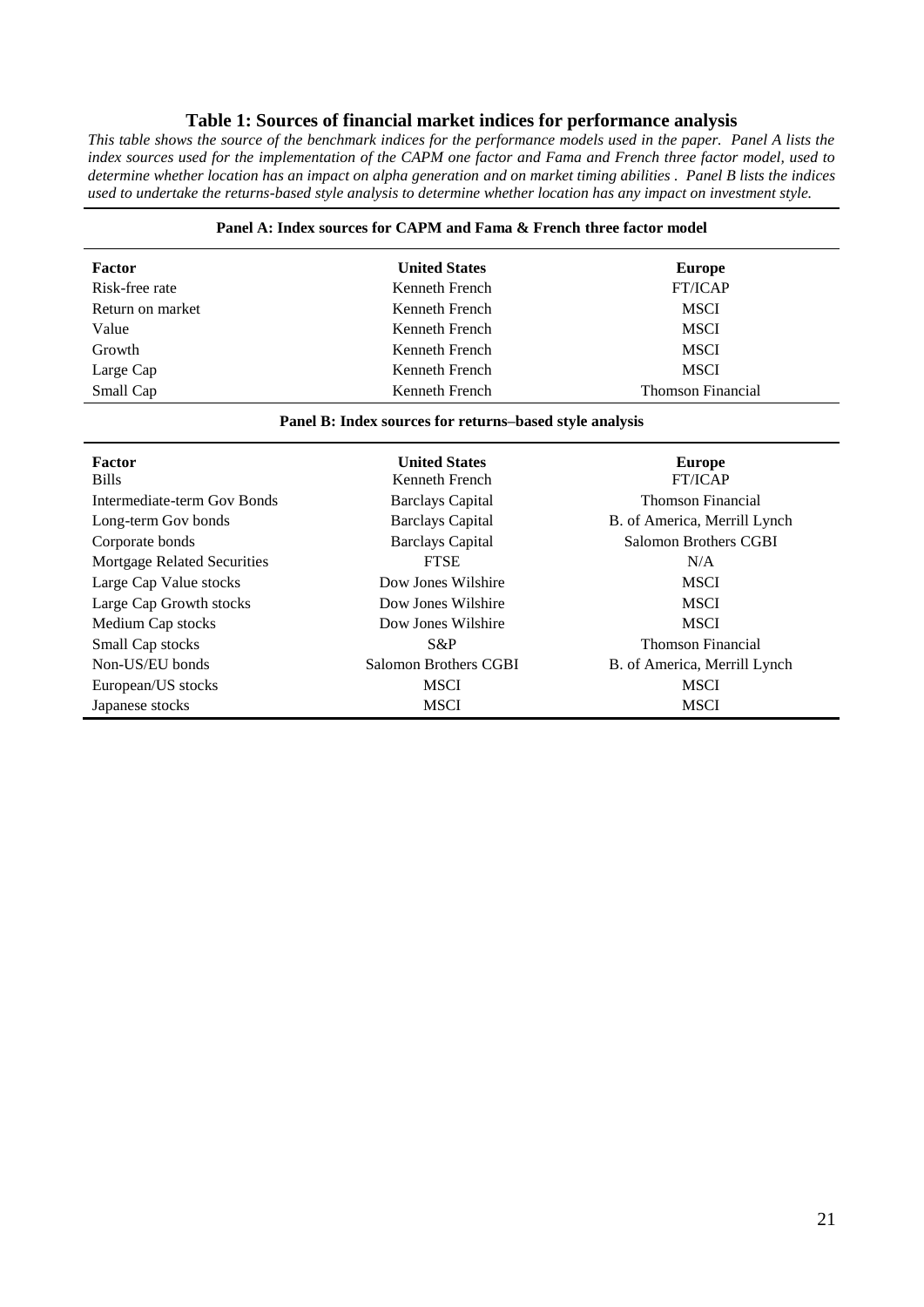#### **Table 2: Alpha Generation Analysis for Different Categories**

*This table reports the average α and β statistics organised by different categories. The figures in parentheses represent average α and β t-values. US/US represents US mutual funds investing in US equities; US/EU represents US mutual funds investing in European equities; EU/EU represents European mutual funds investing in European equities; and EU/US represents European mutual funds investing in US equities. Panel A reports the results derived from the one factor CAPM model; while Panel B reports the results*  generated by the Fama-French three factor model. "a, +ve, sig" represents the proportion of funds that are estimated to have generated a positive and significant α coefficient, *and "α , -ve, sig" represents the proportion of funds that are estimated to have generated a negative and significant α coefficient. In each case we have used the 95% confidence level to determine significance. The figures in parentheses following these proportions are the number of funds. The whole sample period is from January 1970 to June 2010 and only funds with at least 36 monthly observations are included.* 

|                       |                |                                  |                                                         | Panel A: CAPM Model (expression (1) in text) |                |                   |
|-----------------------|----------------|----------------------------------|---------------------------------------------------------|----------------------------------------------|----------------|-------------------|
|                       |                | 'Management Location' comparison | 'Market' Comparison                                     |                                              |                |                   |
|                       | $US/US$ , \$   | $EU/US$ , \$                     | $EU/EU, \epsilon$                                       | US/EU, $\epsilon$                            | $US/EU,$ \$    | $EU/US, \epsilon$ |
| Mean $\alpha_{\rm p}$ | 0.059(1.03)    | $-0.182(1.62)$                   | $-0.070(1.27)$                                          | 0.302(1.28)                                  | 0.336(0.96)    | $-0.192(1.01)$    |
| Mean $\beta_{\rm p}$  | 0.999(26.1)    | 0.949(23.4)                      | 0.974(23.9)                                             | 1.085(29.0)                                  | 1.076(13.9)    | 0.818(13.5)       |
| $\alpha$ , +ve, sig   | $6.9\%$ (145)  | $1.3\%$ (7)                      | 2.7% (38)                                               | $18.5\%$ (6)                                 | $18.5\%$ (6)   | $1.0\%$ (6)       |
| $\alpha$ , -ve, sig   | $6.1\%$ (129)  | 32.7% (142)                      | 17.7% (230)                                             | $14.8\%$ (4)                                 | $14.8\%$ (4)   | $10.5\%$ (63)     |
|                       |                |                                  | Panel B: Fama and French Model (expression (2) in text) |                                              |                |                   |
| Mean $\alpha_{\rm n}$ | $-0.002(1.12)$ | $-0.167(1.59)$                   | $-0.122(1.30)$                                          | 0.227(1.04)                                  | 0.288(1.00)    | $-0.195(1.04)$    |
| Mean $\beta_{p}$      | 0.981(27.3)    | 0.957(24.4)                      | 0.983(23.0)                                             | 1.137(28.2)                                  | 1.114(14.7)    | 0.837(11.8)       |
| Mean $\beta_s$        | 0.164(2.9)     | 0.008(2.0)                       | 0.272(2.7)                                              | 0.646(3.2)                                   | $-0.055(1.02)$ | 0.018(0.98)       |
| Mean $\beta_{v}$      | 0.048(3.51)    | $-0.052(1.90)$                   | 0.006(1.52)                                             | $-0.089(1.98)$                               | 0.132(2.25)    | $-0.089(1.14)$    |
| $\alpha$ , +ve, sig   | $5.0\%$ (106)  | $1.5\%$ (9)                      | $1.1\%$ (14)                                            | $18.5\%$ (5)                                 | $14.8\%$ (4)   | $1.3\%$ (8)       |
| $\alpha$ , -ve, sig   | 11.3% (239)    | 31.1% (186)                      | 20% (265)                                               | $14.8\%$ (4)                                 | $14.8\%$ (4)   | 11.9% (71)        |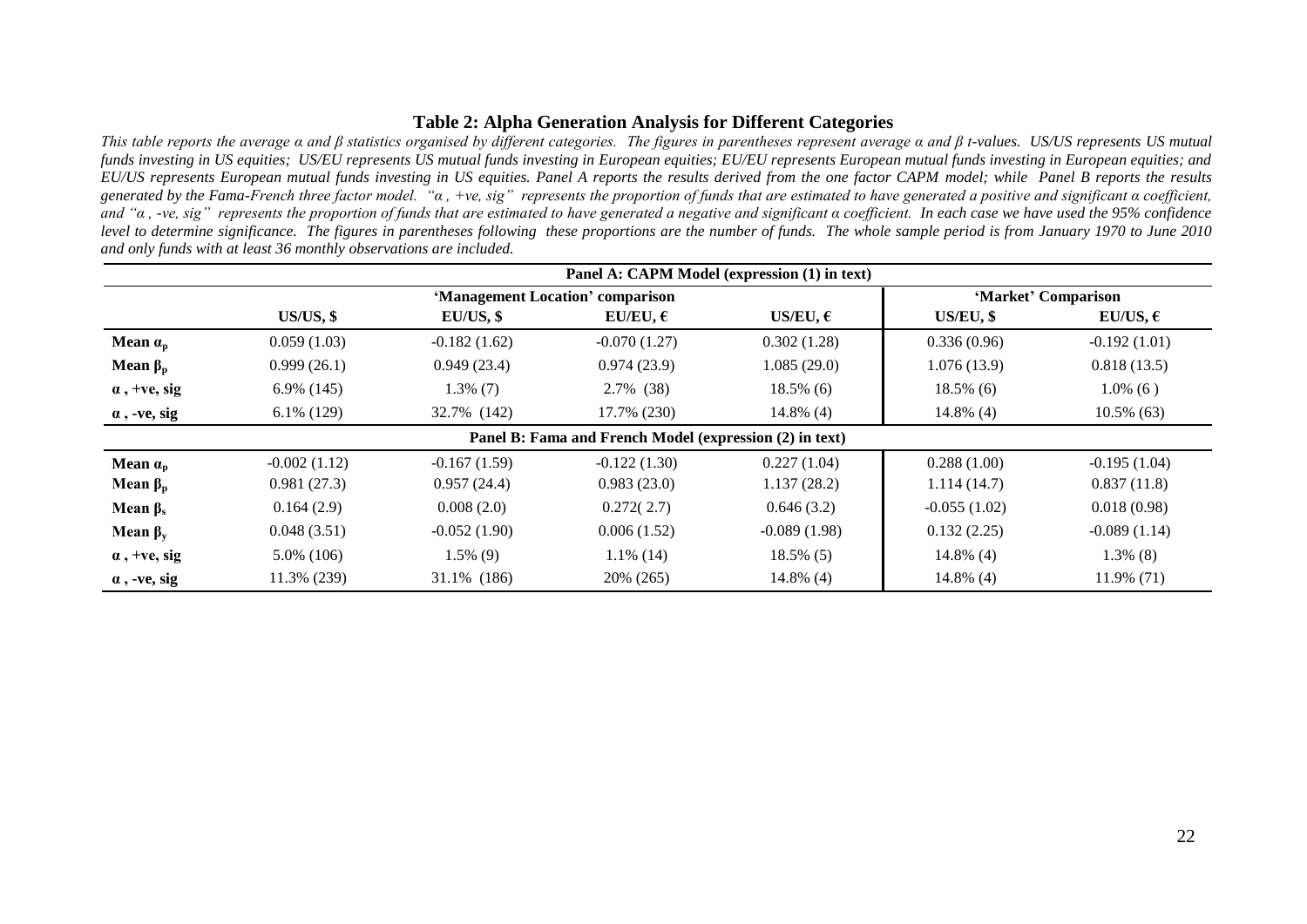#### **Table 3: Alpha generation tests: Differences in mean alphas and alpha distributions**

*This table reports test statistics of differences between the mean alphas and differences in the alpha distributions reported in Table 2. The differences in the means of estimated alphas was undertaken using the test described in Freund (2003). The differences in the alpha distributions are tested using the Kolmogorov-Smirmov test. US/US represents U.S. mutual funds investing in US equities; US/EU represents US mutual funds investing in European equities; EU/EU represents European mutual funds investing in European equities; and EU/US represents European mutual funds investing in US equities.*

|                        |                                                | <b>Difference in Mean Alphas</b>       | <b>Differences in Alpha Distributions</b>                                  |                     |         |  |  |  |  |  |  |
|------------------------|------------------------------------------------|----------------------------------------|----------------------------------------------------------------------------|---------------------|---------|--|--|--|--|--|--|
| Alpha 1                | Alpha 2                                        | Mean $(\alpha_1)$ – Mean( $\alpha_2$ ) | p-value of test H <sub>0</sub> : Mean $(\alpha_1)$ – Mean $(\alpha_2)$ = 0 | <b>KS</b> Statistic | p-value |  |  |  |  |  |  |
|                        | <b>Panel A: Management Location comparison</b> |                                        |                                                                            |                     |         |  |  |  |  |  |  |
| <b>CAPM</b>            |                                                |                                        |                                                                            |                     |         |  |  |  |  |  |  |
| US/US                  | EU/US                                          | 0.241                                  | 0.002                                                                      | 0.440               | 0.000   |  |  |  |  |  |  |
| EU/EU                  | US/EU                                          | $-0.381$                               | 0.002                                                                      | 0.538               | 0.000   |  |  |  |  |  |  |
| <b>Fama and French</b> |                                                |                                        |                                                                            |                     |         |  |  |  |  |  |  |
| US/US                  | EU/US                                          | 0.165                                  | 0.002                                                                      | 0.373               | 0.000   |  |  |  |  |  |  |
| EU/EU                  | US/EU                                          | $-0.349$                               | 0.002                                                                      | 0.532               | 0.000   |  |  |  |  |  |  |
|                        |                                                |                                        | <b>Panel B: Market Comparison</b>                                          |                     |         |  |  |  |  |  |  |
| CAPM                   |                                                |                                        |                                                                            |                     |         |  |  |  |  |  |  |
| US/US                  | <b>US/EU</b>                                   | $-0.277$                               | 0.004                                                                      | 0.269               | 0.002   |  |  |  |  |  |  |
| EU/EU                  | EU/US                                          | 0.122                                  | 0.002                                                                      | 0.485               | 0.000   |  |  |  |  |  |  |
| <b>Fama and French</b> |                                                |                                        |                                                                            |                     |         |  |  |  |  |  |  |
| US/US                  | <b>US/EU</b>                                   | $-0.290$                               | 0.004                                                                      | 0.515               | 0.000   |  |  |  |  |  |  |
| EU/EU                  | EU/US                                          | 0.073                                  | 0.002                                                                      | 0.444               | 0.000   |  |  |  |  |  |  |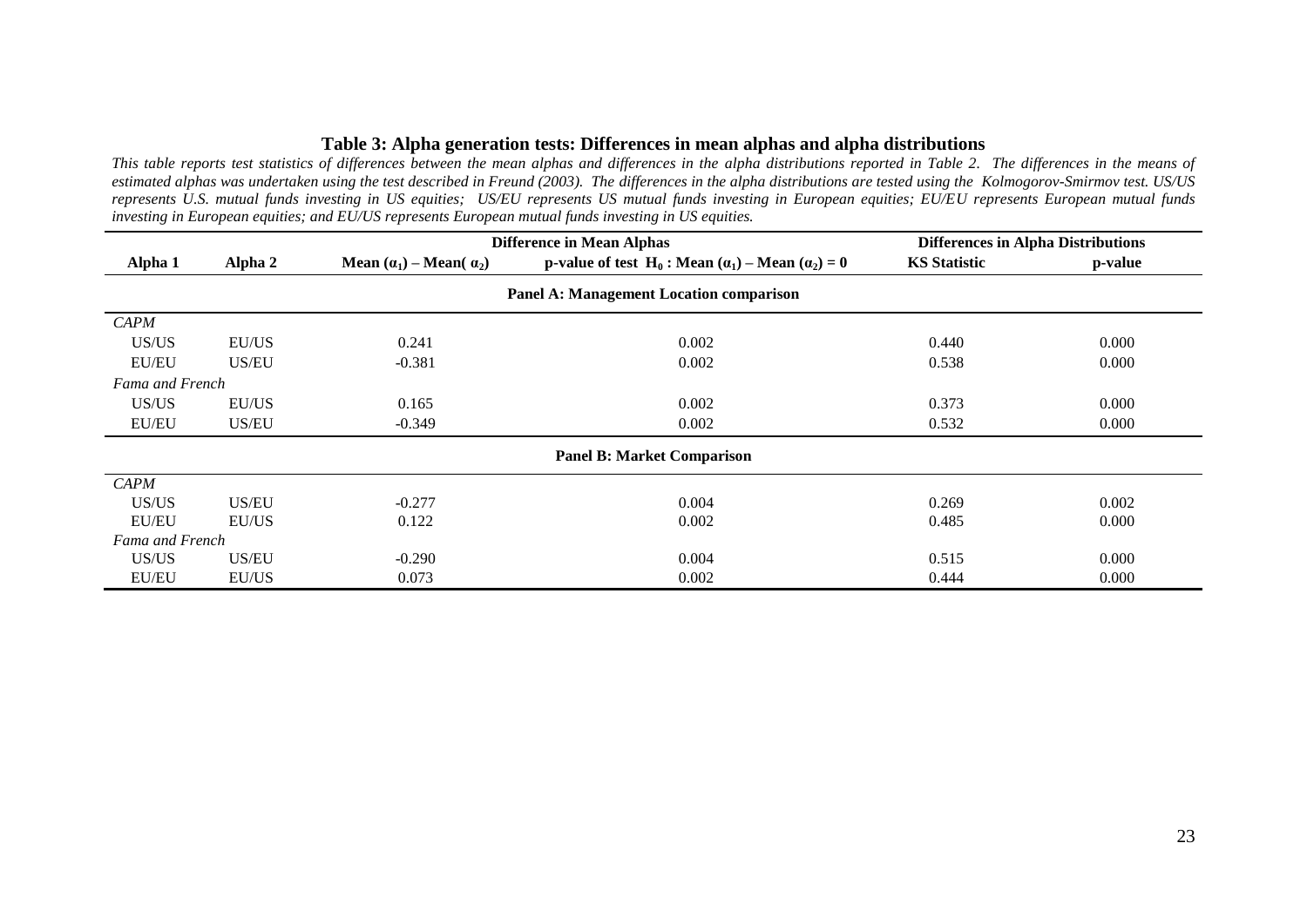#### **Table 4: Market Timing Results**

*This table reports the average statistics of the regression results for the market timing tests. 'Gamma' in the table represents the marketing timing coefficient. The figures in parentheses represent average α and β t-values. US/US representsUS mutual funds investing in US equities; US/EU represents US mutual funds investing in European equities; EU/EU represents European mutual funds investing in European equities; and EU/US represents European mutual funds investing in US equities. Panel A reports the results of the Treynor-Mazuy mode, and Panel B reports the results for the modified Treynor-Mazuy model which incorporates the Fama-French three factor model. "α , +ve, sig" and "γ , +ve, sig" represents the proportion of funds that are estimated to have generated a positive and significant α and γ coefficient respectively; and "α , -ve, sig" and "γ , -ve, sig" represents the proportion of funds that are estimated to have generated a negative and significant α and γ coefficient respectively. In each case we have used the 95% confidence level to determine significance. The figures in parentheses following these proportions are the number of funds. The whole sample period is from January 1970 to June 2010 and only funds with at least 36 monthly observations are included.* 

|                       | Panel A : Treynor and Mazuy (expression (3) in text) |                                  |                                                                            |                     |                |                   |  |  |  |  |
|-----------------------|------------------------------------------------------|----------------------------------|----------------------------------------------------------------------------|---------------------|----------------|-------------------|--|--|--|--|
|                       |                                                      | 'Management Location' comparison |                                                                            | 'Market' Comparison |                |                   |  |  |  |  |
|                       | $US/US$ , \$                                         | $EU/US$ , \$                     | $EU/EU, \varepsilon$                                                       | US/EU, $\epsilon$   | $US/EU,$ \$    | $EU/US, \epsilon$ |  |  |  |  |
| Mean $\alpha_{\rm p}$ | 0.051(1.18)                                          | $-0.206(1.54)$                   | 0.062(1.18)                                                                | 0.338(1.37)         | 0.418(0.93)    | $-0.088(0.87)$    |  |  |  |  |
| Mean $\beta_p$        | 1.00(26.36)                                          | 0.949(23.66)                     | 0.964(24.31)                                                               | 1.083(27.98)        | 1.077(13.97)   | 0.810(13.69)      |  |  |  |  |
| Mean $\gamma_p$       | $-0.133(1.04)$                                       | 0.362(0.88)                      | $-0.005(1.22)$                                                             | $-0.001(0.63)$      | $-0.864(0.52)$ | $-0.004(0.96)$    |  |  |  |  |
| $\alpha$ , +ve, sig   | $6.3\%$ (133)                                        | $1.5\%$ (9)                      | 8.4% (111)                                                                 | $18.5\%$ (5)        | $21.4\%$ (6)   | $1.7\%$ (10)      |  |  |  |  |
| $\alpha$ , -ve, sig   | 10.8% (228)                                          | 28.4% (170)                      | $9.1\%$ (121)                                                              | $14.8\%$ (4)        | $14.8\%$ (4)   | $3.8\%$ (23)      |  |  |  |  |
| $\gamma$ , +ve, sig   | $6.8\%$ (145)                                        | $5.0\%$ (30)                     | $1.7\%$ (23)                                                               | $0.0\%$             | $0.0\%$        | $0.3\%$ (2)       |  |  |  |  |
| $\gamma$ , -ve, sig   | 4.9% (104)                                           | $2.2\%$ (13)                     | 18.1% (240)                                                                | $3.7\%$ (1)         | $3.7\%$ (1)    | 9.5% (58)         |  |  |  |  |
|                       |                                                      |                                  | Panel B: Treynor and Mazuy plus FF-3 factor model (expression (4) in text) |                     |                |                   |  |  |  |  |
| $\alpha_{\rm p}$      | $-0.093(1.07)$                                       | $-0.193(1.31)$                   | 0.011(1.07)                                                                | 0.167(1.01)         | 0.443(0.91)    | $-0.098(0.96)$    |  |  |  |  |
| $\beta_{p}$           | 0.980(27.26)                                         | 0.957(24.38)                     | 0.964(21.95)                                                               | 1.142(27.65)        | 1.118(14.77)   | 0.826(11.15)      |  |  |  |  |
| $\beta_{s}$           | 0.168(2.88)                                          | 0.010(1.98)                      | 0.261(2.75)                                                                | 0.664(3.18)         | $-0.068(1.01)$ | 0.005(1.03)       |  |  |  |  |
| $\beta_y$             | 0.047(3.52)                                          | $-0.052(1.91)$                   | 0.038(1.60)                                                                | $-0.082(2.01)$      | 0.130(2.26)    | $-0.078(1.15)$    |  |  |  |  |
| γ                     | 0.977(0.97)                                          | 0.284(0.76)                      | $-0.005(1.22)$                                                             | 0.003(0.69)         | $-2.184(0.55)$ | $-0.004(0.96)$    |  |  |  |  |
| $\alpha$ , +ve, sig   | $1.5\%$ (31)                                         | $1.0\%$ (5)                      | $3.6\%$ (48)                                                               | $18.5\%$ (5)        | $14.8\%$ (4)   | $3\%$ (18)        |  |  |  |  |
| $\alpha$ , -ve, sig   | 12.7% (268)                                          | 20.9% (125)                      | 10.1% (134)                                                                | $14.8\%$ (4)        | $14.8\%$ (4)   | 5.5% (33)         |  |  |  |  |
| $\gamma$ , +ve, sig   | 7.9% (167)                                           | $3.2\%$ (19)                     | $1.7\%$ (22)                                                               | $3.7\%(1)$          | $0.0\%$        | $1.0\%$ (4)       |  |  |  |  |
| $\gamma$ , -ve, sig   | $1.3\%$ (27)                                         | 2% (12)                          | 18.8% (249)                                                                | $0.0\%$             | $3.7\%$ (1)    | 12.3% (75)        |  |  |  |  |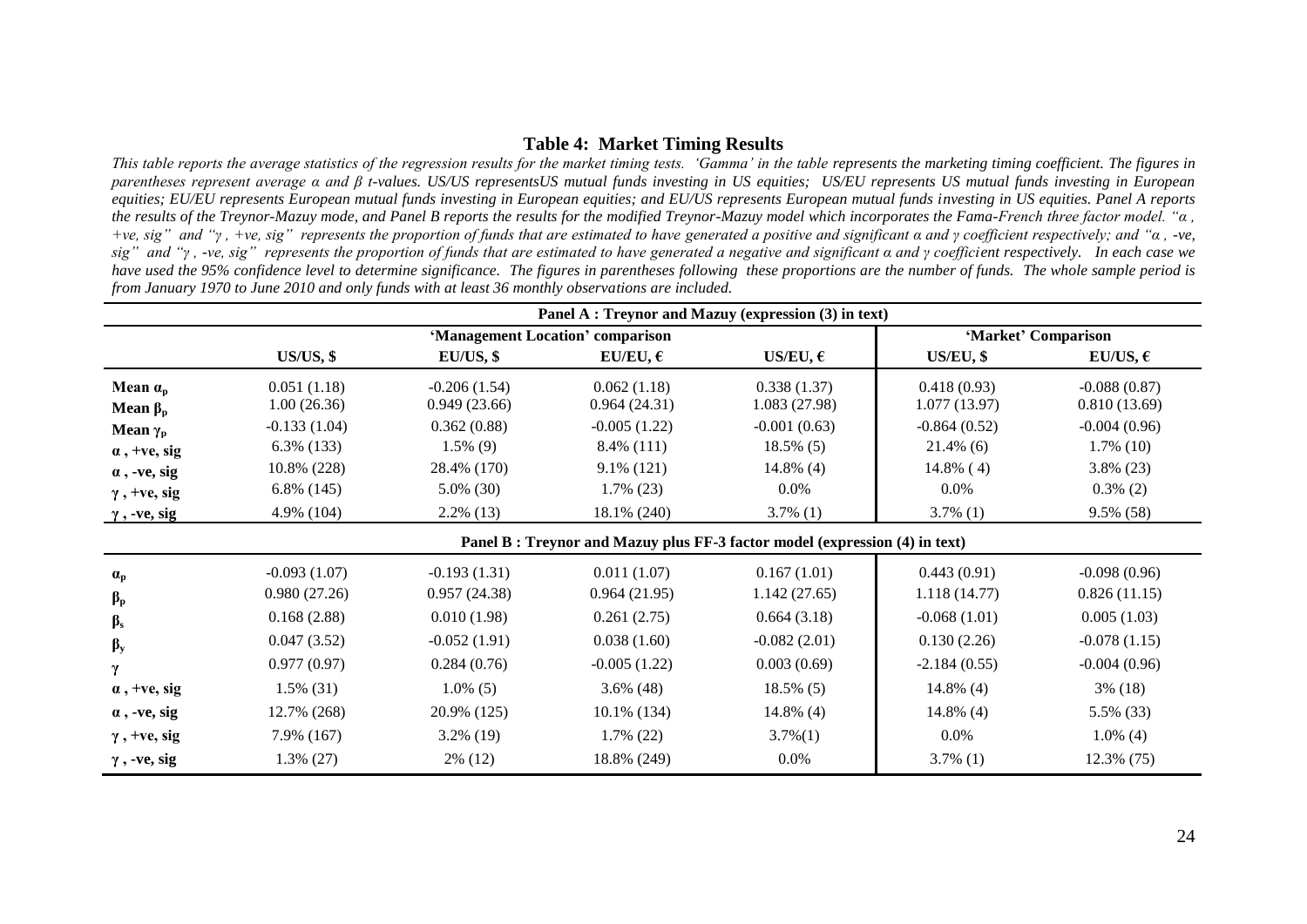#### **Table 5: Market Timing tests: Differences in Mean Gammas and Gamma Distributions**

*This table reports test statistics of differences between the mean gammas and differences in the gamma distributions reported in Table 5. The differences in the means of*  estimated gammas was undertaken using the test described in Freund (2003). The differences in the gamma distributions are tested using the Kolmogorov-Smirmov test. *US/US represents U.S. mutual funds investing in US equities; US/EU represents US mutual funds investing in European equities; EU/EU represents European mutual funds investing in European equities; and EU/US represents European mutual funds investing in US equities.*

|                 | Panel A: Management Location comparison |                                         |                                                                            |                                           |         |  |  |  |  |
|-----------------|-----------------------------------------|-----------------------------------------|----------------------------------------------------------------------------|-------------------------------------------|---------|--|--|--|--|
|                 |                                         |                                         | <b>Difference in Mean Gammas</b>                                           | <b>Differences in Gamma Distributions</b> |         |  |  |  |  |
| Gamma 1         | Gamma 2                                 | Mean( $\gamma_1$ ) – Mean( $\gamma_2$ ) | p-value of test H <sub>0</sub> : Mean $(\gamma_1)$ – Mean $(\gamma_2)$ = 0 | <b>KS</b> Statistic                       | p-value |  |  |  |  |
| <b>CAPM</b>     |                                         |                                         |                                                                            |                                           |         |  |  |  |  |
| US/US           | EU/US                                   | $-0.495$                                | 0.002                                                                      | 0.364                                     | 0.000   |  |  |  |  |
| EU/EU           | US/EU                                   | $-0.004$                                | 0.002                                                                      | 0.426                                     | 0.000   |  |  |  |  |
| Fama and French |                                         |                                         |                                                                            |                                           |         |  |  |  |  |
| US/US           | EU/US                                   | 0.693                                   | 0.002                                                                      | 0.261                                     | 0.008   |  |  |  |  |
| EU/EU           | US/EU                                   | $-0.007$                                | 0.043                                                                      | 0.191                                     | 0.000   |  |  |  |  |
|                 |                                         |                                         | Panel B: Market comparison                                                 |                                           |         |  |  |  |  |
|                 |                                         |                                         | <b>Difference in Mean Gammas</b>                                           | <b>Differences in Gamma Distribution</b>  |         |  |  |  |  |
| Gamma 1         | Gamma 2                                 | Mean( $\gamma_1$ ) – Mean( $\gamma_2$ ) | p-value of test H <sub>0</sub> : Mean $(\gamma_1)$ – Mean $(\gamma_2)$ = 0 | <b>KS</b> Statistic                       | p-value |  |  |  |  |
| <b>CAPM</b>     |                                         |                                         |                                                                            |                                           |         |  |  |  |  |
| US/US           | US/EU                                   | 0.731                                   | 0.002                                                                      | 0.226                                     | 0.002   |  |  |  |  |
| <b>EU/EU</b>    | EU/US                                   | $-0.001$                                | 0.002                                                                      | 0.582                                     | 0.000   |  |  |  |  |
| Fama and French |                                         |                                         |                                                                            |                                           |         |  |  |  |  |
| US/US           | US/EU                                   | 3.161                                   | 0.002                                                                      | 0.318                                     | 0.009   |  |  |  |  |
| <b>EU/EU</b>    | EU/US                                   | $-0.001$                                | 0.002                                                                      | 0.366                                     | 0.000   |  |  |  |  |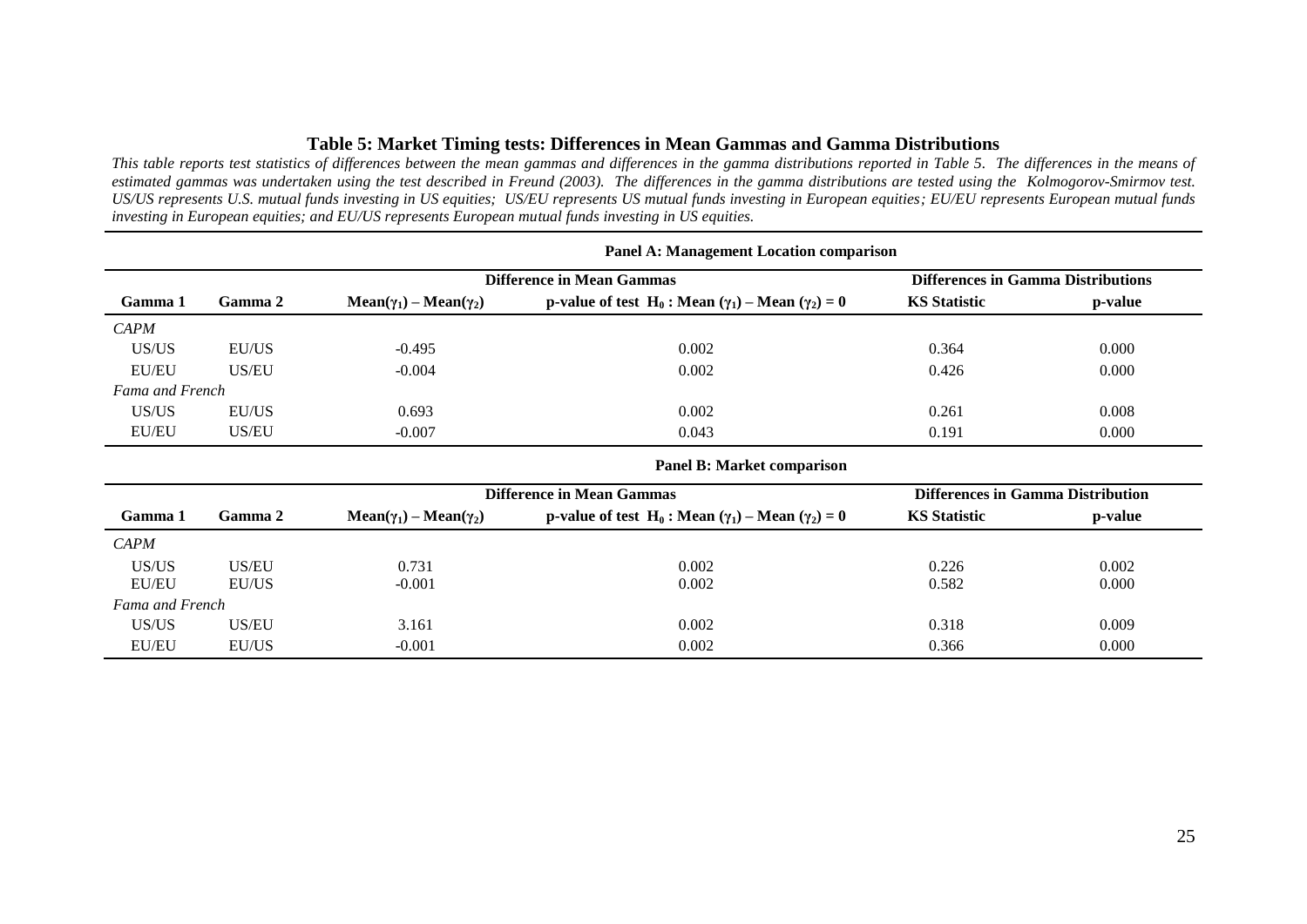#### **Table 6, Panel A: Persistence tests**

*This table reports the results of the persistence test derived using the recursive portfolio technique. Decile portfolios were formed based alphas estimated over a 12 month formation period. The t-statistics shown are the t-statistics of the resulting alpha sorted, decile portfolios. US/US represents U.S. mutual funds investing in US equities; US/EU represents US mutual funds investing in European equities; EU/EU represents European mutual funds investing in European equities; and EU/US represents European mutual funds investing in US equities.*

|           | 'Management Location' comparison |                              |          |          |              |                   |              |                   |              |               | 'Market' comparison |          |
|-----------|----------------------------------|------------------------------|----------|----------|--------------|-------------------|--------------|-------------------|--------------|---------------|---------------------|----------|
|           |                                  | $US/US$ , \$<br>$EU/US$ , \$ |          |          |              | EU/EU, $\epsilon$ |              | US/EU, $\epsilon$ | $US/EU,$ \$  |               | EU/US, $\epsilon$   |          |
|           | <b>Alpha</b>                     | <b>T-stat</b>                | Alpha    | T-stat   | <b>Alpha</b> | <b>T-stat</b>     | <b>Alpha</b> | <b>T-stat</b>     | <b>Alpha</b> | <b>T-stat</b> | <b>Alpha</b>        | T-stat   |
| Decile 1  | 0.313                            | 2.93                         | 0.086    | 0.705    | 0.088        | 0.455             | 0.459        | 1.198             | 0.441        | 1.012         | 0.242               | 1.007    |
| Decile 2  | 0.205                            | 2.807                        | 0.027    | 0.275    | $-0.066$     | $-0.581$          | 0.536        | 2.353             | 0.404        | 1.394         | 0.101               | 0.487    |
| Decile 3  | 0.124                            | 2.26                         | $-0.115$ | $-1.238$ | $-0.073$     | $-0.727$          | 0.158        | 1.296             | 0.323        | 1.607         | $-0.037$            | $-0.178$ |
| Decile 4  | 0.145                            | 3.208                        | $-0.101$ | $-1.217$ | $-0.108$     | $-1.233$          | 0.074        | 0.547             | 0.143        | 0.733         | $-0.077$            | $-0.356$ |
| Decile 5  | 0.065                            | 1.678                        | $-0.226$ | $-2.736$ | $-0.189$     | $-2.078$          | $-0.068$     | $-0.78$           | 0.078        | 0.373         | $-0.099$            | $-0.451$ |
| Decile 6  | 0.02                             | 0.451                        | $-0.287$ | $-4.075$ | $-0.179$     | $-2.074$          | 0.086        | .008              | 0.036        | 0.185         | $-0.131$            | $-0.596$ |
| Decile 7  | 0.022                            | 0.517                        | $-0.184$ | $-2.201$ | $-0.222$     | $-2.764$          | $-0.025$     | $-0.33$           | $-0.012$     | $-0.064$      | $-0.145$            | $-0.670$ |
| Decile 8  | $-0.033$                         | $-0.704$                     | $-0.3$   | $-3.529$ | $-0.211$     | $-2.408$          | 0.055        | 0.473             | $-0.082$     | $-0.400$      | $-0.223$            | $-1.002$ |
| Decile 9  | $-0.068$                         | $-1.058$                     | $-0.302$ | $-3.465$ | $-0.249$     | $-2.501$          | $-0.208$     | $-0.77$           | $-0.197$     | $-0.756$      | $-0.175$            | $-0.790$ |
| Decile 10 | $-0.173$                         | $-1.912$                     | $-0.403$ | $-4.181$ | $-0.324$     | $-2.508$          | $-0.178$     | $-0.53$           | $-0.312$     | $-0.822$      | $-0.230$            | $-1.005$ |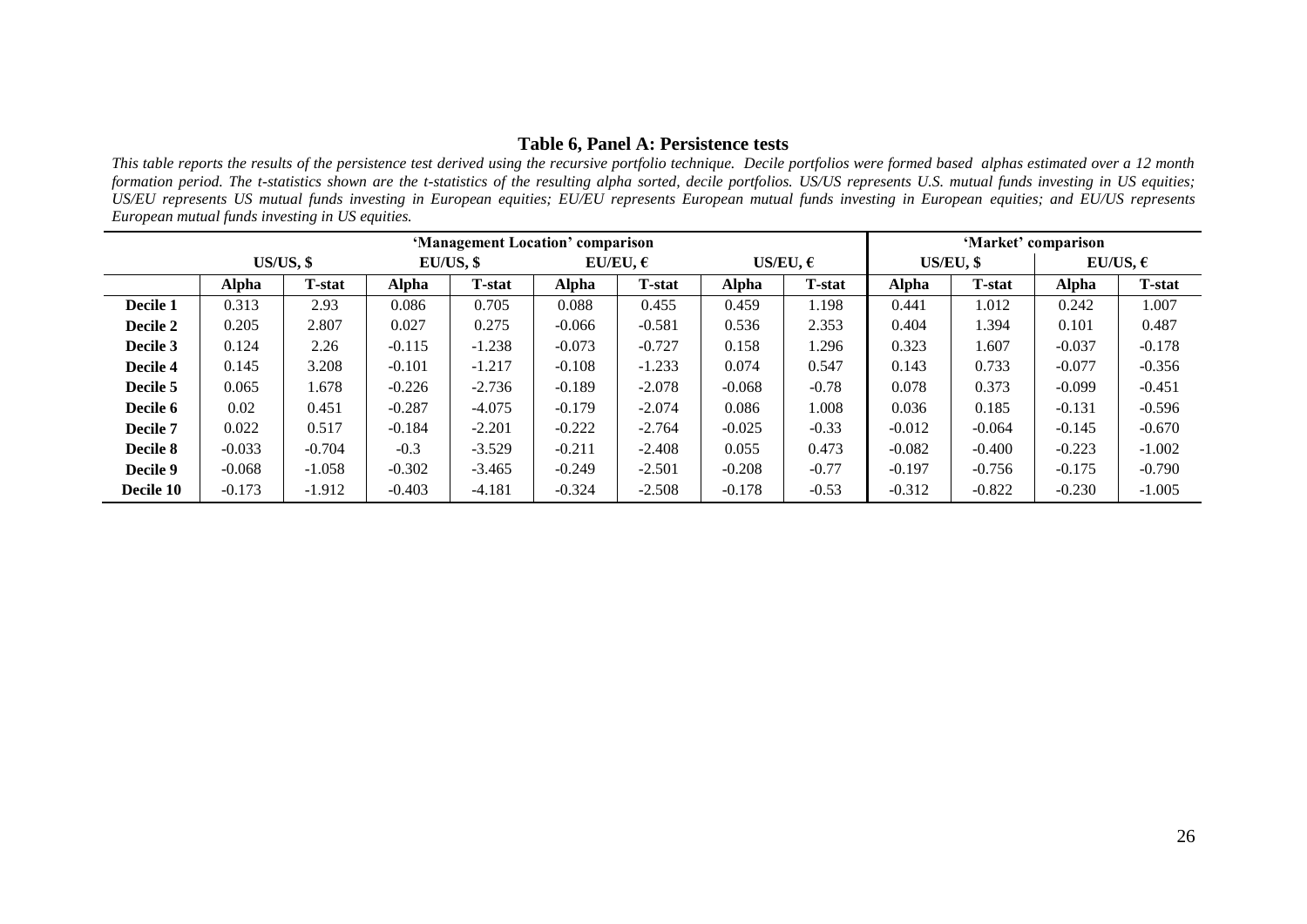#### **Table 6, Panel B: Persistence tests**

*This table reports the differences in the alphas of the decile portfolios, reported in Table 6, Panel A, constructed using funds grouped according to location. Decile portfolios were formed based alphas estimated over a 12 month formation period. The t-statistics shown are the t-statistics of the resulting alpha sorted, decile portfolios. The differences in the means of estimated portfolio alphas was undertaken using the test described in Freund (2003). US/US represents U.S. mutual funds investing in US equities; US/EU represents US mutual funds investing in European equities; EU/EU represents European mutual funds investing in European equities; and EU/US represents European mutual funds investing in US equities.*

|           |                    |         | 'Management Location' comparison |         |            | 'Market' comparison |                           |         |  |
|-----------|--------------------|---------|----------------------------------|---------|------------|---------------------|---------------------------|---------|--|
|           | US/US v EU/US, $$$ |         | EU/EU v US/EU, $\epsilon$        |         |            | US/US v US/EU, \$   | EU/EU v EU/US, $\epsilon$ |         |  |
|           | <b>Alpha Diff</b>  | p-value | <b>Alpha Diff</b>                | p-value | Alpha Diff | <b>p</b> -value     | <b>Alpha Diff</b>         | p-value |  |
| Decile 1  | 0.227              | 0.002   | $-0.371$                         | 0.002   | $-0.128$   | 0.002               | $-0.154$                  | 0.002   |  |
| Decile 2  | 0.178              | 0.002   | $-0.602$                         | 0.002   | $-0.199$   | 0.002               | $-0.167$                  | 0.002   |  |
| Decile 3  | 0.239              | 0.002   | $-0.231$                         | 0.002   | $-0.199$   | 0.002               | $-0.036$                  | 0.002   |  |
| Decile 4  | 0.246              | 0.002   | $-0.182$                         | 0.002   | 0.002      | 0.002               | $-0.031$                  | 0.002   |  |
| Decile 5  | 0.291              | 0.002   | $-0.121$                         | 0.002   | $-0.013$   | 0.004               | $-0.09$                   | 0.002   |  |
| Decile 6  | 0.307              | 0.002   | $-0.265$                         | 0.002   | $-0.016$   | 0.002               | $-0.048$                  | 0.545   |  |
| Decile 7  | 0.206              | 0.002   | $-0.197$                         | 0.002   | 0.034      | 0.002               | $-0.077$                  | 0.002   |  |
| Decile 8  | 0.267              | 0.002   | $-0.266$                         | 0.002   | 0.049      | 0.002               | 0.012                     | 0.002   |  |
| Decile 9  | 0.234              | 0.002   | $-0.041$                         | 0.914   | 0.129      | 0.009               | $-0.074$                  | 0.002   |  |
| Decile 10 | 0.230              | 0.002   | $-0.146$                         | 0.009   | 0.139      | 0.002               | $-0.094$                  | 0.007   |  |